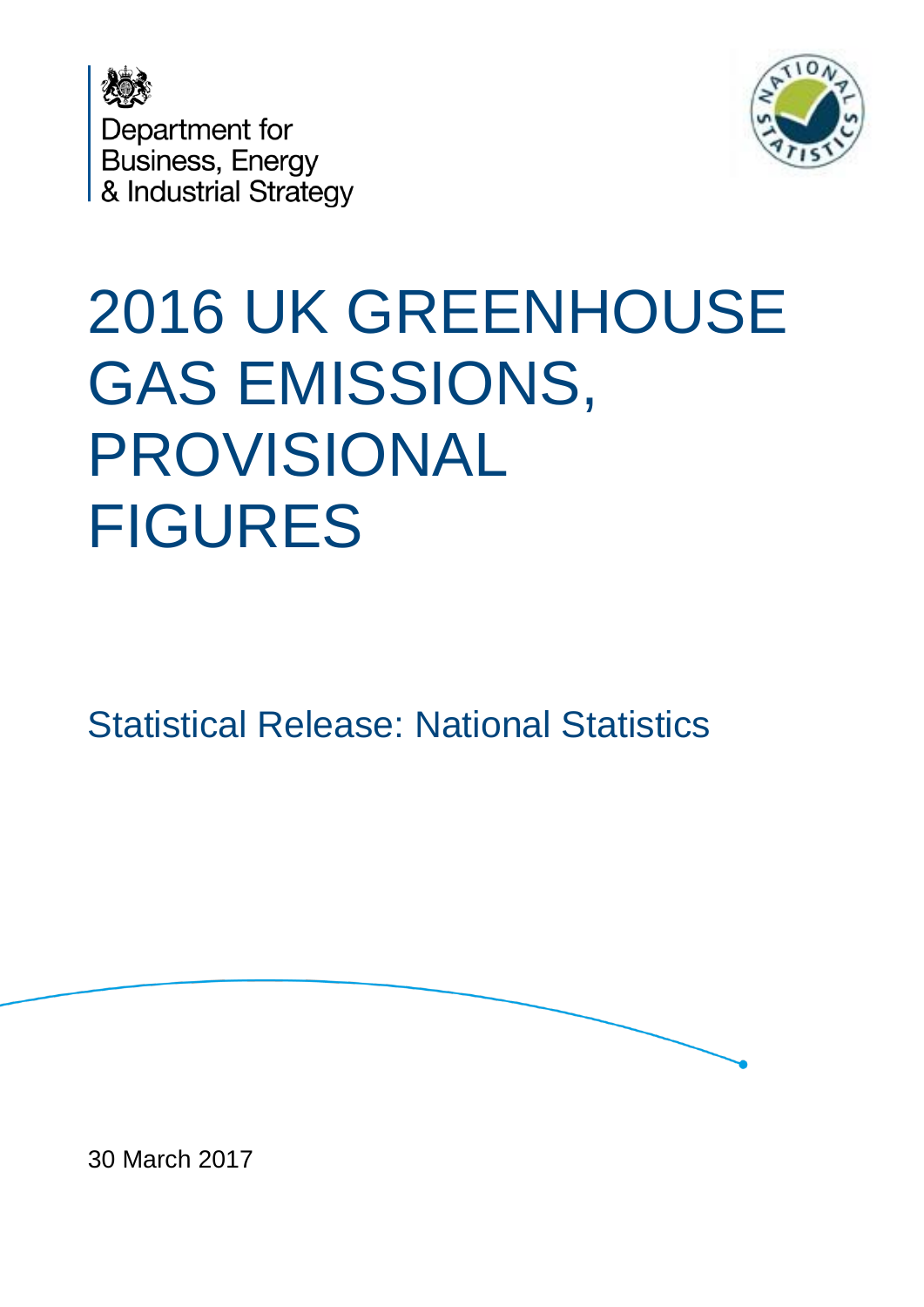This document is available in large print, audio and braille on request. Please email [enquiries@beis.gov.uk](mailto:enquiries@beis.gov.uk) with the version you require.

© Crown copyright 2017

You may re-use this information (not including logos) free of charge in any format or medium, under the terms of the Open Government Licence.

To view this licence, visit [www.nationalarchives.gov.uk/doc/open-government](http://www.nationalarchives.gov.uk/doc/open-government-licence/version/3/)[licence/version/3/](http://www.nationalarchives.gov.uk/doc/open-government-licence/version/3/) or write to the Information Policy Team, The National Archives, Kew, London TW9 4DU, or email: [psi@nationalarchives.gsi.gov.uk.](mailto:psi@nationalarchives.gsi.gov.uk)

Any enquiries regarding this publication should be sent to us at [ClimateChange.Statistics@beis.gov.uk.](mailto:ClimateChange.Statistics@beis.gov.uk)

The responsible statistician for this publication is Amanda Penistone. Contact telephone: 0300 068 8090.

This publication is available for download at [https://www.gov.uk/government/collections/final](https://www.gov.uk/government/collections/final-uk-greenhouse-gas-emissions-national-statistics)[uk-greenhouse-gas-emissions-national-statistics.](https://www.gov.uk/government/collections/final-uk-greenhouse-gas-emissions-national-statistics)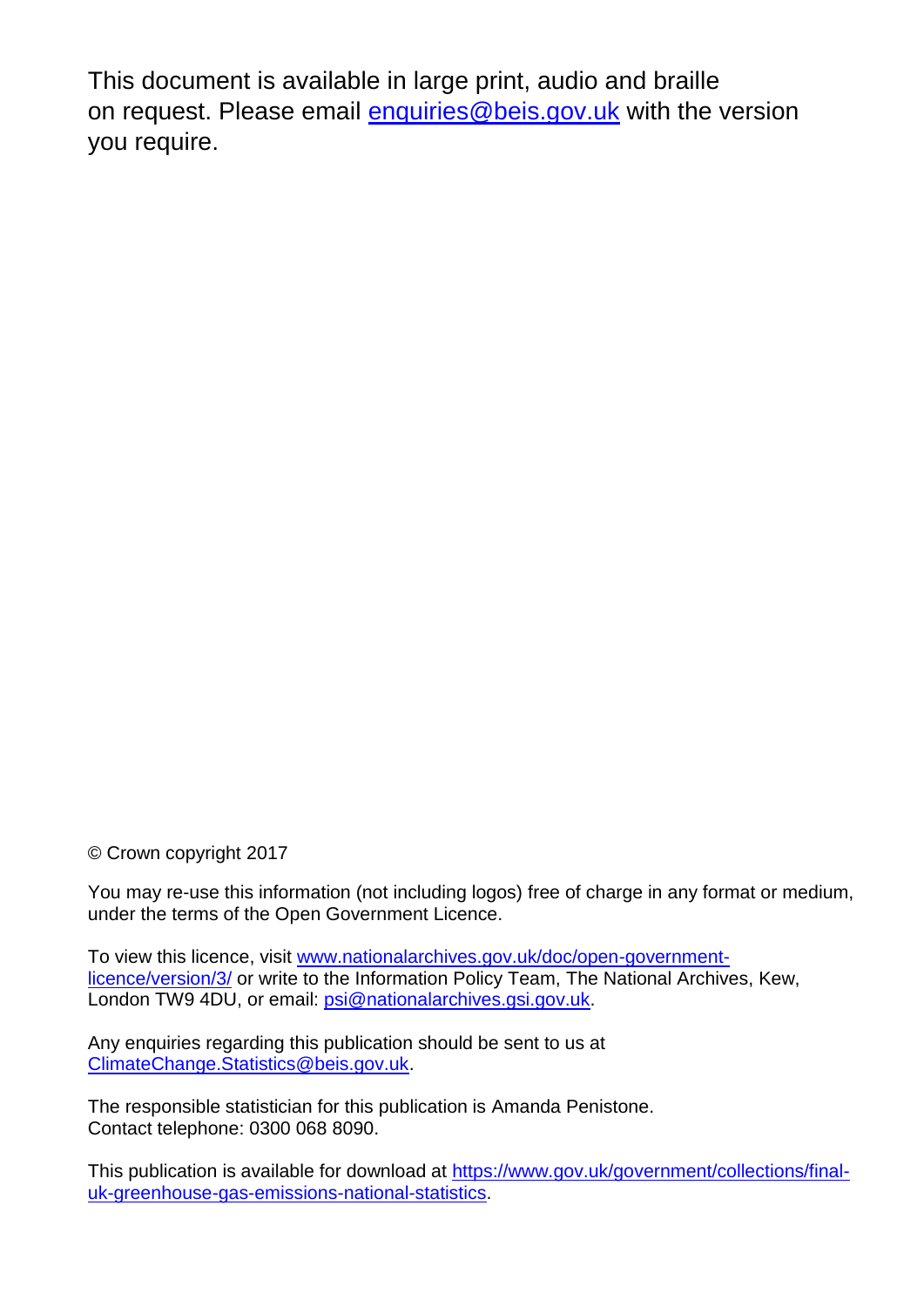# **Contents**

|                                                                                         | 5  |
|-----------------------------------------------------------------------------------------|----|
|                                                                                         |    |
|                                                                                         | 10 |
|                                                                                         | 12 |
|                                                                                         | 13 |
|                                                                                         |    |
|                                                                                         |    |
|                                                                                         | 14 |
| Agriculture; waste management; and land use, land use change and forestry______         | 14 |
|                                                                                         |    |
| 2016 temperature adjusted provisional emissions results by sector __________________ 17 |    |
|                                                                                         |    |
|                                                                                         |    |
|                                                                                         |    |
|                                                                                         |    |
|                                                                                         |    |
|                                                                                         |    |
|                                                                                         |    |
|                                                                                         | 21 |
|                                                                                         |    |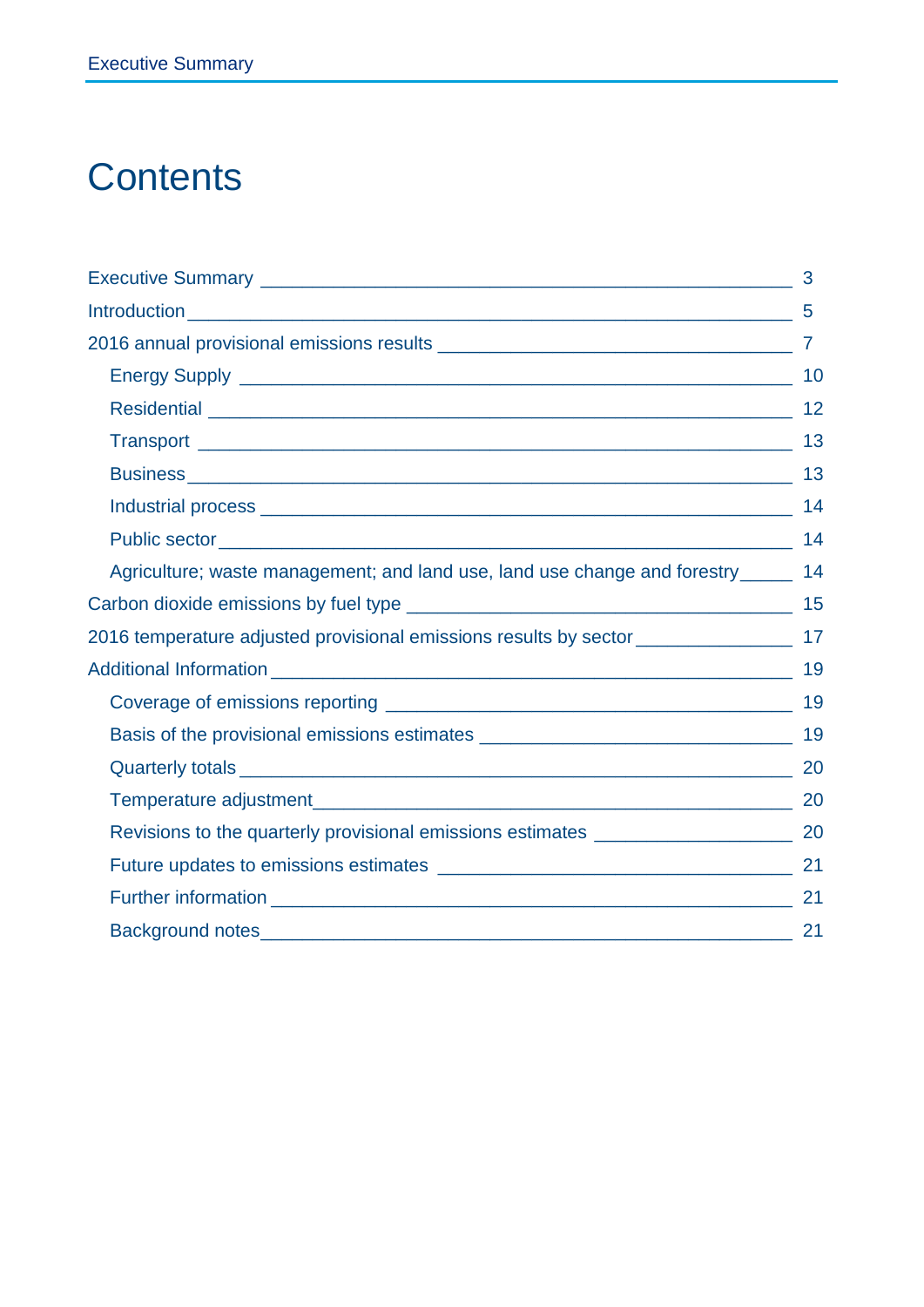# <span id="page-3-0"></span>Executive Summary

This publication provides the latest estimates of 1990-2016 UK greenhouse gas emissions which are presented in carbon dioxide equivalent units throughout this statistical release.

#### **Key findings**

The provisional emissions figures rely on estimates of carbon dioxide emissions based on UK energy statistics. In 2016, UK net emissions of carbon dioxide were provisionally estimated to be 374.1 million tonnes (Mt), 7.4 per cent lower than the 2015 figure of 403.8 Mt. Carbon dioxide  $(CO_2)$  is the main greenhouse gas, accounting for over 81 per cent of total UK greenhouse gas emissions.

This decrease in emissions was mainly caused by:

- Reductions in carbon dioxide emissions in the energy supply sector, down 18.7 per cent (25.4 MtCO<sub>2</sub>e) driven by a large decrease in power station emissions due to a change in the fuel mix for electricity generation, with less use of coal (as a result of reduced capacity and conversion of a unit at Drax to biomass) and increased use of gas.
- A decrease of 10.3 per cent (7.1 MtCO<sub>2</sub>e) in the business sector, driven by a reduction in emissions from manufactured solid fuels, following the closure of SSI steelworks at Redcar in September 2015.

Total carbon dioxide emissions on a temperature adjusted basis for 2016 were 378.2 Mt, 1.0 per cent higher than actual emissions. This reflects the fact that temperatures in 2016 were slightly higher than the long term average.

The sectoral breakdowns for provisional emissions are based on the source of the emissions. Emissions related to electricity generation are therefore attributed to power stations, the source of these emissions, rather than homes and businesses where electricity is used.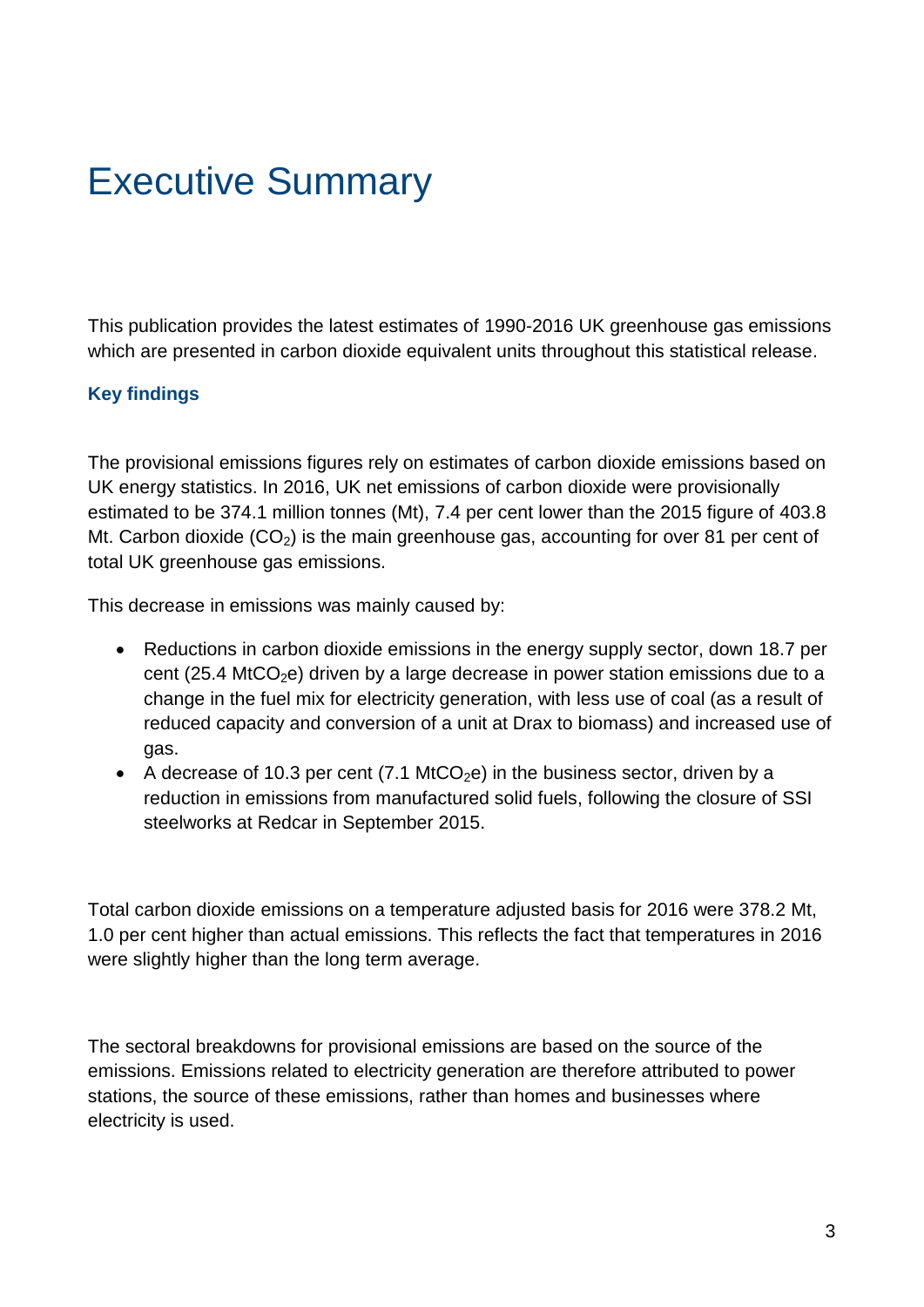

#### **Figure 1: Summary of key findings**

**2016 temperature adjusted greenhouse gas emissions were higher than actual emissions**



**Higher temperature adjusted emissions reflects the fact that temperatures in 2016 were slightly warmer than the long term average**

**2015 annual average temperature warmer than long term average by**

**2016 annual average temperature warmer than long term average by**



*Temperature adjusted emissions estimates remove the effect of external temperatures Figures are annual totals including the preceding 4 quarters.*

#### **The energy supply sector experienced the largest reduction in CO<sup>2</sup> emissions from 2015 to 2016**



**Reduction in energy supply CO<sup>2</sup> emissions driven by change in fuel mix for electricity generation in 2016, with less use of coal and more use of nuclear and renewables**

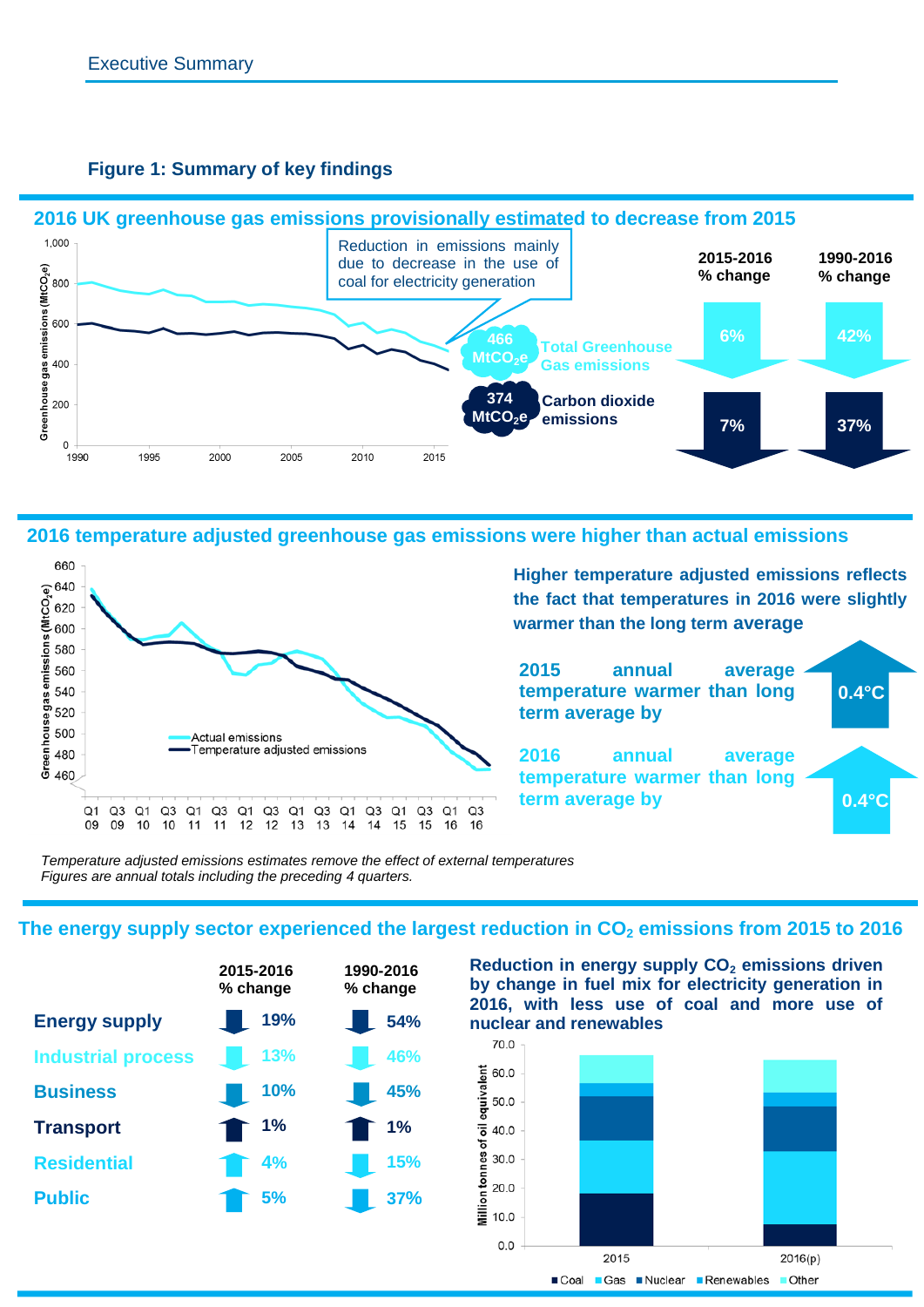# <span id="page-5-0"></span>Introduction

This publication provides provisional annual and quarterly estimates of UK greenhouse gas emissions by source sector for 2016. This publication also provides an estimate of temperature adjusted emissions, which give an idea of overall trends in emissions without fluctuations due to changes in external temperature.

Data for 1990-2015 are consistent with the annual emissions presented in the National Statistics publication '2015 [Final UK Greenhouse Gas Emissions statistics'](https://www.gov.uk/government/collections/final-uk-greenhouse-gas-emissions-national-statistics). Data for 2016 emissions are provisional and are calculated based on UK energy statistics.

The provisional estimates of carbon dioxide emissions are based on provisional inland energy consumption statistics, which are being published at the same time in DECC's quarterly **Energy Trends** publication. Estimates of non- $CO<sub>2</sub>$  gases are based on a simple approach which assumes that emissions of non- $CO<sub>2</sub>$  gases in 2016 will be the same as emissions in 2015, and that these emissions will be spread evenly over the year.

Quarterly emissions estimates are presented as a moving annual total up to a particular quarter. For example when quarterly emissions are presented as up to quarter 4, 2016, this represent an annual total comprising the latest quarter (quarter 4 2016) and the preceding 3 quarters (quarters 1, 2 and 3 of 2016). Presenting the data in this way has some advantages over presenting data for single quarters, since seasonal fluctuations are smoothed out and long term trends highlighted. Data on emissions in individual quarters are available in the Excel spread sheet data tables published alongside this publication.

There are uncertainties associated with all estimates of greenhouse gas emissions. Although for any given year considerable uncertainties may surround the emissions estimates for a pollutant, it is important to note that trends over time are likely to be much more reliable. It is also important to note that the provisional 2016 estimates are subject to a greater range of uncertainty than the final figures for earlier years. For more information on uncertainties see the annex published alongside the 2015 [Final UK Greenhouse Gas](https://www.gov.uk/government/collections/final-uk-greenhouse-gas-emissions-national-statistics)  [Emissions statistics.](https://www.gov.uk/government/collections/final-uk-greenhouse-gas-emissions-national-statistics)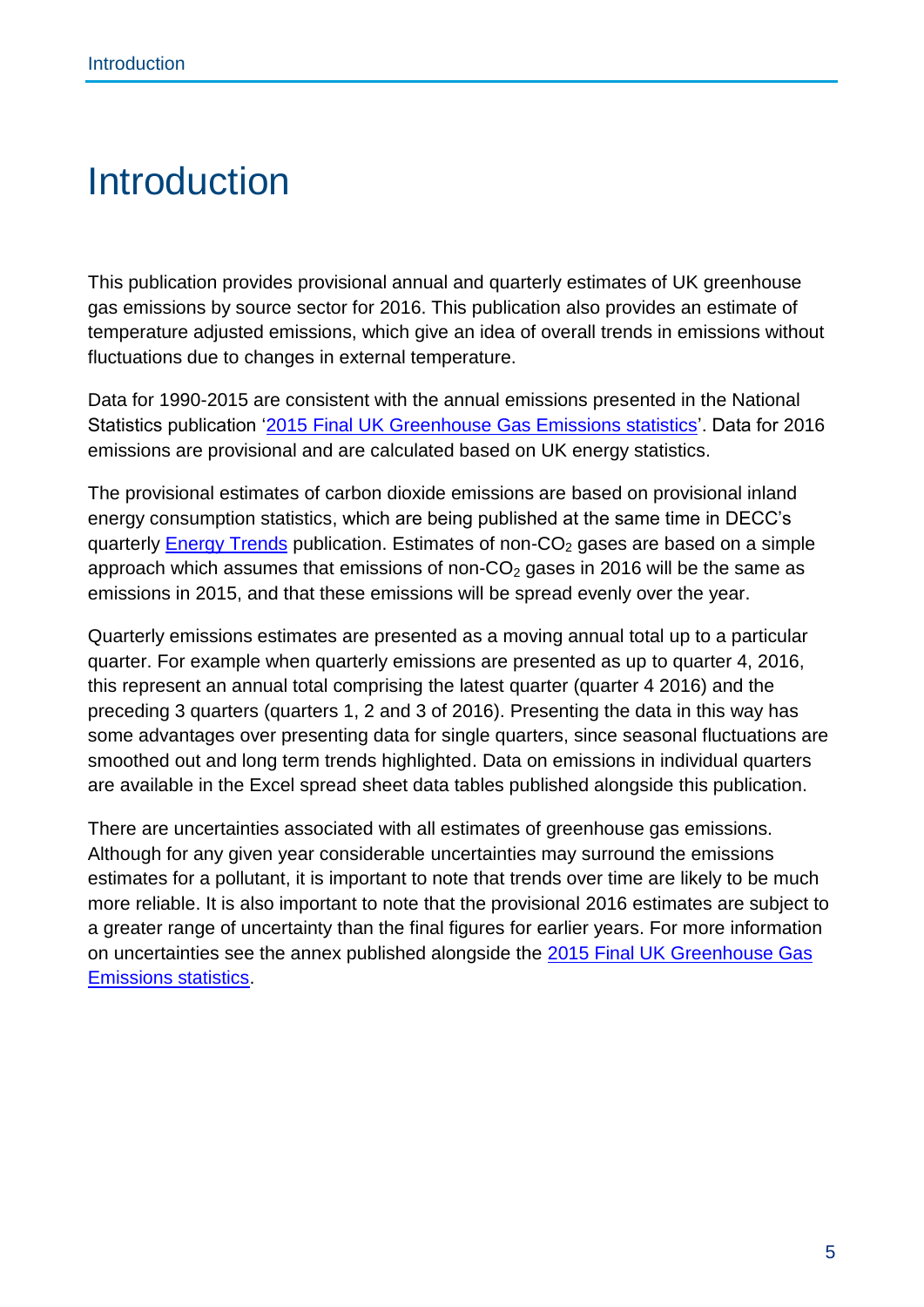For the purposes of reporting, greenhouse gas emissions are allocated into sectors as follows:

- Energy supply
- Business
- Transport
- Public
- Residential
- Agriculture
- Industrial process
- Land use, land use change and forestry (LULUCF)
- Waste management

These high-level sectors are made up of a number of more detailed sectors, which follow the definitions set out by the Intergovernmental Panel on Climate Change (IPCC), and which are used in international reporting tables which are submitted to the United Nations Framework Convention on Climate Change (UNFCCC) every year.

The provisional estimates are not used for any formal reporting of how the UK is performing against its emissions reduction targets, as this requires final estimates based on the UK's greenhouse gas inventory. However, these statistics give policy makers and other users an initial steer as to the trend in emissions between 2015 and 2016, which helps them to form an initial assessment of the extent to which the UK is on track to meet targets. For information on UK emissions targets and progress towards them, see the 2015 [Final UK Greenhouse Gas Emissions statistics.](https://www.gov.uk/government/collections/final-uk-greenhouse-gas-emissions-national-statistics)

More information about the underlying methodology for the quarterly emissions statistics can be found in the accompanying [methodology document.](https://www.gov.uk/government/uploads/system/uploads/attachment_data/file/361727/UK_Greenhouse_Gas_Quarterly_Emissions_Methodology.pdf)

Note that all 2016 greenhouse gas emissions and energy statistics figures in this statistics release are provisional and subject to change. The annual provisional emissions estimates will be subject to revision when the final estimates are published in February 2018; however, they provide an early indication of emissions in the most recent full calendar year. The majority of provisional estimates in the past have been within 2 per cent of the final figures.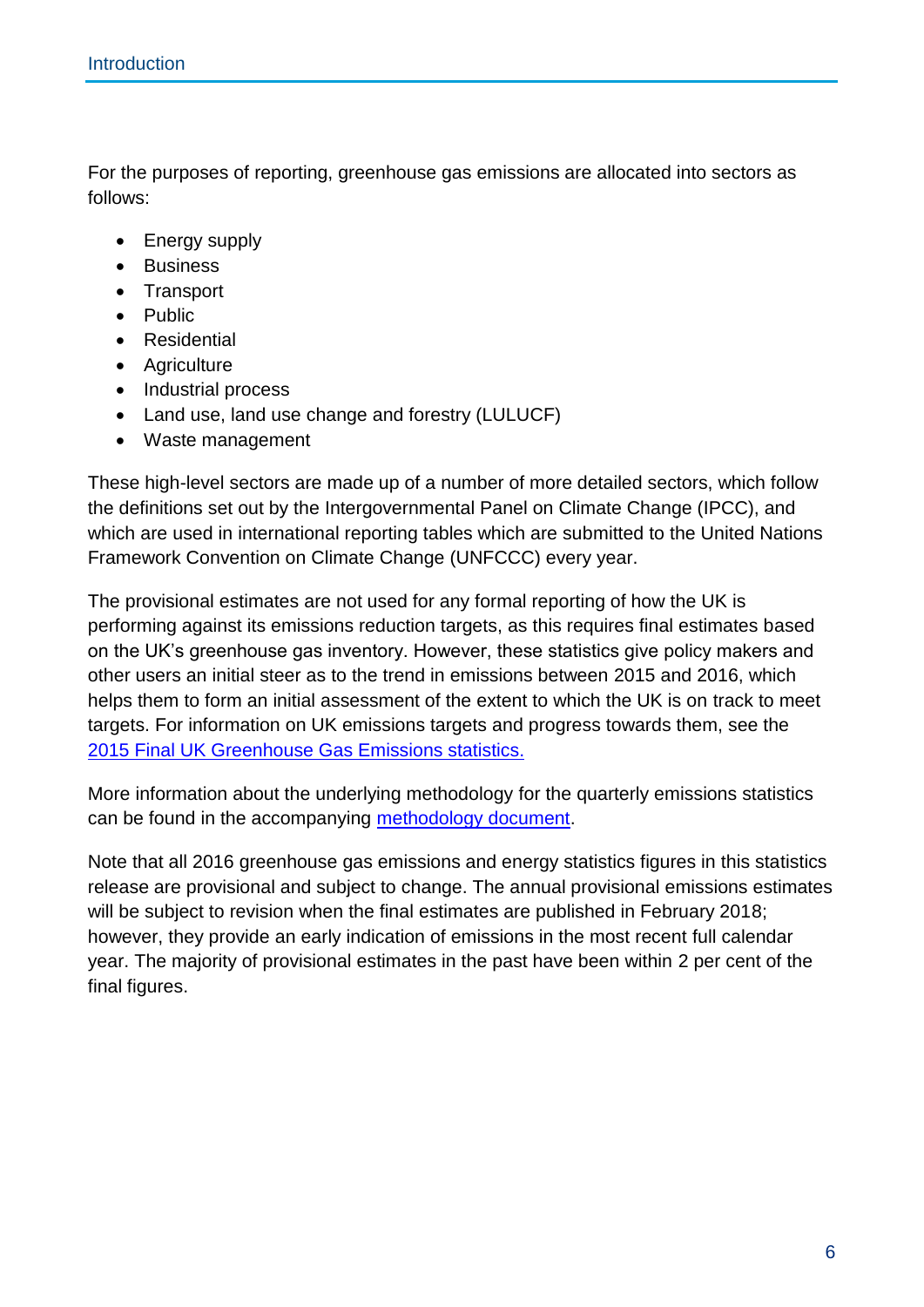# <span id="page-7-0"></span>2016 annual provisional emissions results

In 2016, an estimated 30 per cent of carbon dioxide emissions were from the energy supply sector, 32 per cent from transport, 16 per cent from business and 18 per cent from the residential sector.

Between 2015 and 2016, provisional estimates indicate that carbon dioxide emissions decreased by 7.4 per cent (29.8 million tonnes (Mt)). Emissions in the energy supply sector decreased by 18.7 per cent (25.4 Mt), driven by a change in the fuel mix for electricity generation, with less use of coal (as a result of reduced capacity and conversion of a unit at Drax to biomass) and increased use of gas. Business sector emissions decreased by 10.0 per cent (7.1 Mt) due to a reduction in the use of manufactured solid fuels following the closure of SSI steelworks at Redcar in September 2015. Emissions increased by 4.5 per cent (2.8 Mt) in the residential sector due to an increase in the use of natural gas for space heating, and there was also a small increase of 0.9 per cent in emissions from the transport sector.

Since 1990, UK carbon dioxide emissions have decreased by 37 per cent. This decrease has resulted mainly from changes in the mix of fuels being used for electricity generation, including the growth of renewables, together with greater efficiency resulting from improvements in technology and a decline in the relative importance of energy intensive industries. Overall energy consumption is provisionally estimated to have decreased by around 10 per cent since 1990 (although it increased up to 2001 and has decreased since then). If this figure is adjusted to allow for the effect of temperature, energy consumption has fallen by around 13 per cent between 1990 and 2016.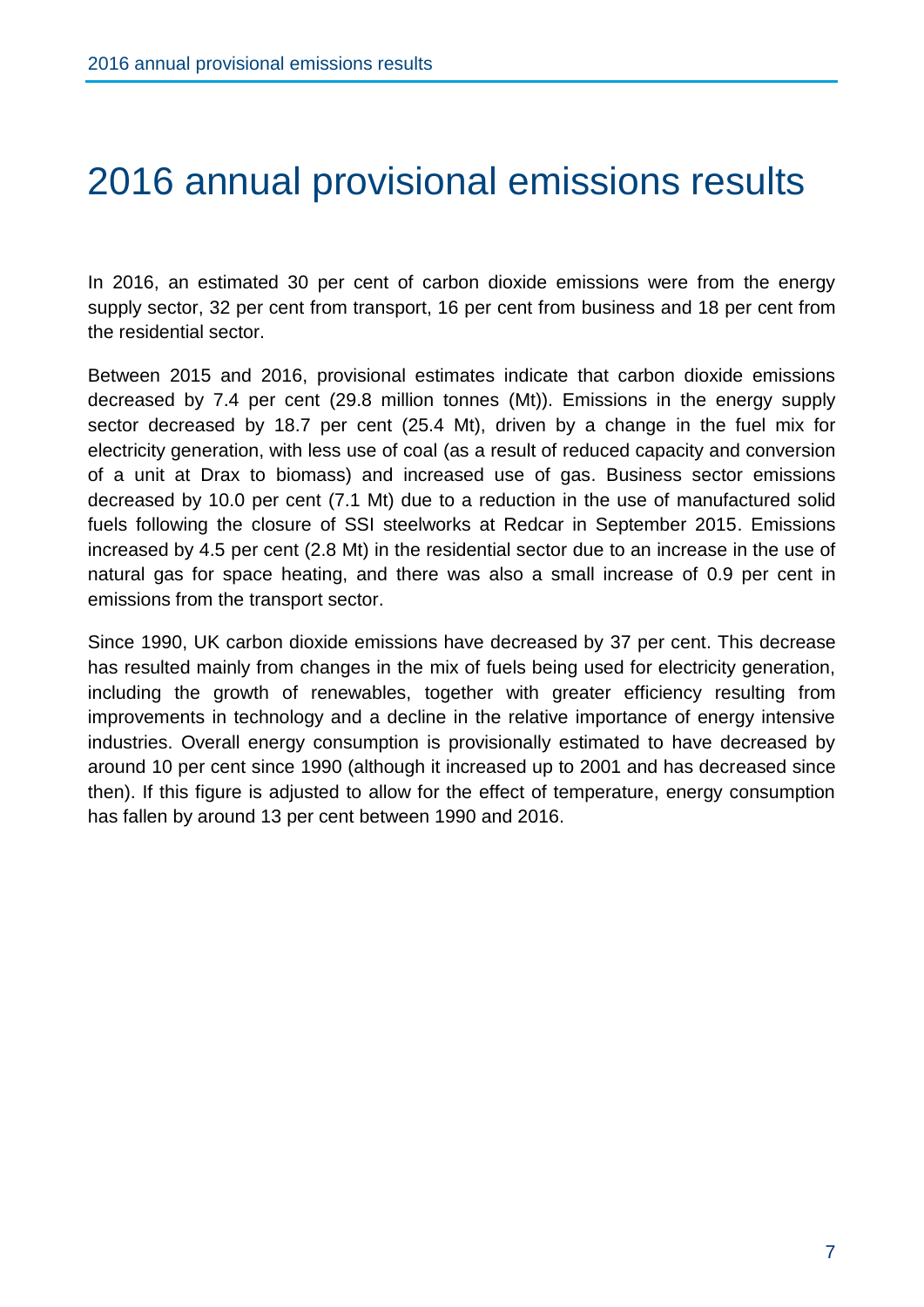| Table 1: UK Annual Greenhouse Gas Emissions 1990-2016, headline results |  |  |  |  |
|-------------------------------------------------------------------------|--|--|--|--|
|-------------------------------------------------------------------------|--|--|--|--|

UK, 1990-2016

|                                                             |                        |                        |                        |                        |                        |                        | MtCO <sub>2</sub> e   |
|-------------------------------------------------------------|------------------------|------------------------|------------------------|------------------------|------------------------|------------------------|-----------------------|
|                                                             | 1990                   | 1995                   | 2000                   | 2005                   | 2010                   | 2015                   | 2016(p)               |
| Energy supply<br>from power stations<br>other Energy supply | 242.1<br>202.9<br>39.2 | 210.0<br>162.7<br>47.3 | 203.3<br>158.0<br>45.3 | 218.7<br>172.7<br>46.0 | 196.6<br>156.9<br>39.8 | 136.4<br>102.9<br>33.5 | 110.9<br>77.9<br>33.1 |
| <b>Business</b>                                             | 111.6                  | 108.7                  | 108.8                  | 96.9                   | 78.4                   | 68.6                   | 61.5                  |
| Transport                                                   | 119.2                  | 119.4                  | 124.5                  | 128.8                  | 119.0                  | 118.8                  | 119.8                 |
| Public                                                      | 13.4                   | 13.2                   | 12.1                   | 11.1                   | 9.7                    | 8.1                    | 8.5                   |
| Residential                                                 | 78.4                   | 79.7                   | 85.6                   | 82.5                   | 84.5                   | 63.4                   | 66.3                  |
| Agriculture                                                 | 7.0                    | 7.1                    | 5.7                    | 5.6                    | 5.2                    | 5.2                    | 5.2                   |
| Industrial process                                          | 19.4                   | 17.7                   | 17.0                   | 16.4                   | 10.6                   | 12.1                   | 10.6                  |
| Waste management                                            | 1.3                    | 0.9                    | 0.5                    | 0.4                    | 0.3                    | 0.3                    | 0.3                   |
| <b>LULUCF</b>                                               | 3.2                    | 0.6                    | $-1.8$                 | $-5.2$                 | $-7.5$                 | $-8.9$                 | $-8.9$                |
| Total $CO2$                                                 | 595.7                  | 557.5                  | 555.7                  | 555.2                  | 496.7                  | 403.8                  | 374.1                 |
| Other greenhouse gases                                      | 203.3                  | 191.0                  | 154.1                  | 130.6                  | 109.2                  | 91.9                   | 91.9                  |
| <b>Total greenhouse gases</b>                               | 799.0                  | 748.5                  | 709.7                  | 685.8                  | 605.9                  | 495.7                  | 466.0                 |

Source: Table 1, Provisional UK greenhouse gas emissions national statistics 1990-2016 Excel data tables

Notes:

- 1. (p) 2016 estimates are provisional.
- 2. Provisional 2016 CO<sub>2</sub> emissions for the agriculture, waste and LULUCF sectors are assumed to be the same as 2015 estimates as unlike other  $CO<sub>2</sub>$  estimates these cannot be estimated from energy statistics.
- 3. The entire time series is revised each year to take account of methodological improvements in the UK emissions inventory.
- 4. Emissions are presented as carbon dioxide equivalent in line with international reporting and carbon trading. To convert carbon dioxide into carbon equivalents, divide figures by 44/12.
- 5. Figures shown do not include any adjustment for the effect of the EU Emissions Trading System (EU ETS), which was introduced in 2005.
- 6. Totals for  $CO<sub>2</sub>$  emissions, energy supply and total greenhouse gases may not sum due to rounding.
- 7. Estimates of non-CO<sub>2</sub> gases are based on a simple approach which assumes that emissions of non-CO2 gases in 2016 will be the same as emissions in 2015.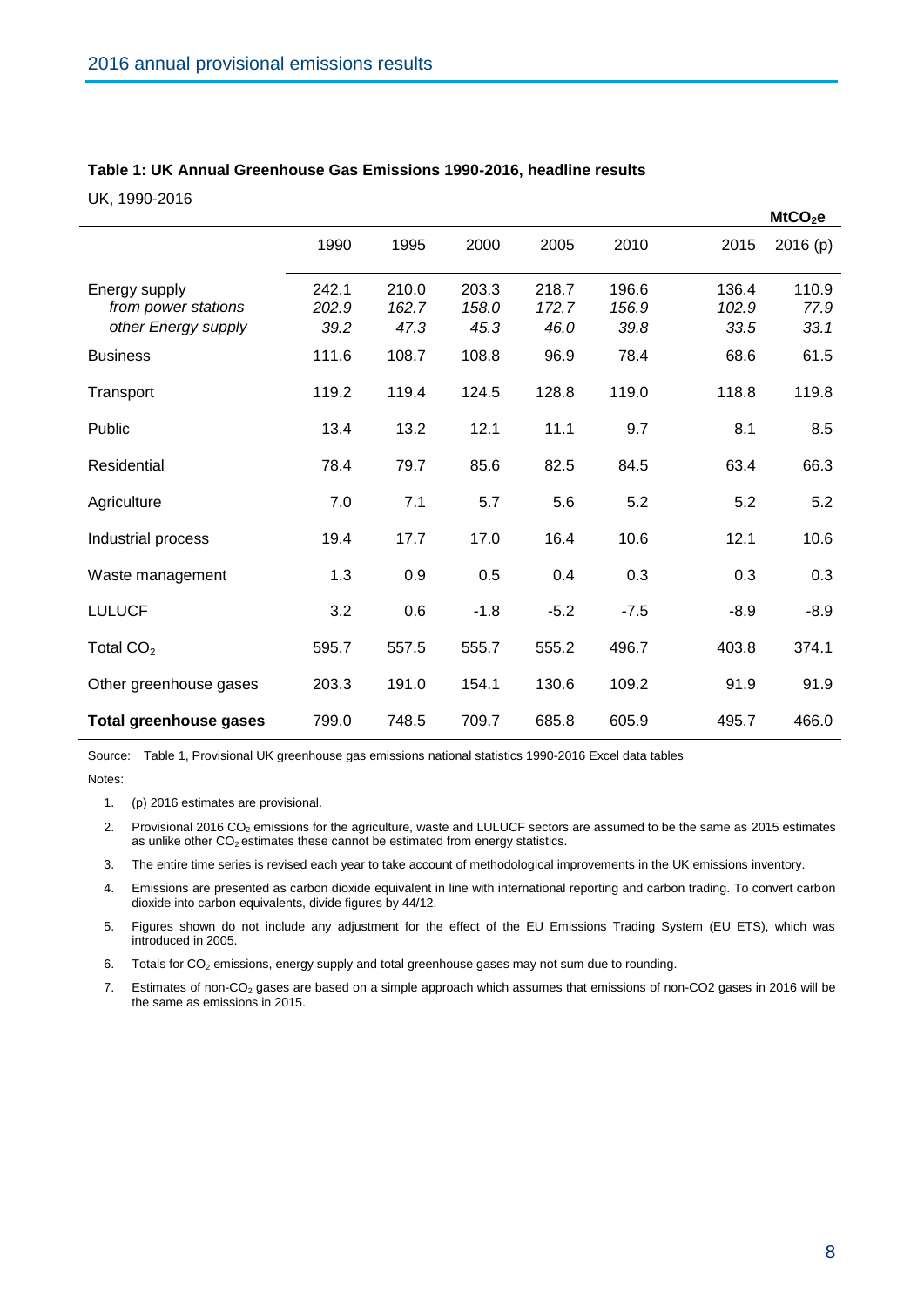

**Figure 2: Actual and temperature adjusted greenhouse gas emissions, UK, Year to Q1 2009 - Year to Q4 2016 (MtCO2e)**

Source: Tables 3 & 4, Provisional UK greenhouse gas emissions national statistics 1990-2016 Excel data tables

Note: 1. Figures are annual totals including the preceding 4 quarters.

2. From year to Q1 2016 onwards, figures include provisional data.

Both the non-adjusted and the temperature corrected series show a general decreasing trend since 2009. On a temperature adjusted basis, emissions remained relatively flat during the period between early 2010 and 2012, while non-adjusted emissions were much more variable during this period, showing that much of the fluctuation in the non-adjusted series can be attributed to changes in energy use due to varying external temperatures. In particular, Q4 2010 was 2.4 degrees (Celsius) lower than the long term average, while temperatures in Q4 2012 and Q1 2013 were 0.5 and 1.8 degrees (Celsius) lower than the long term average.

During 2013, 2014 and 2015 both temperature adjusted and non-adjusted emissions have fallen.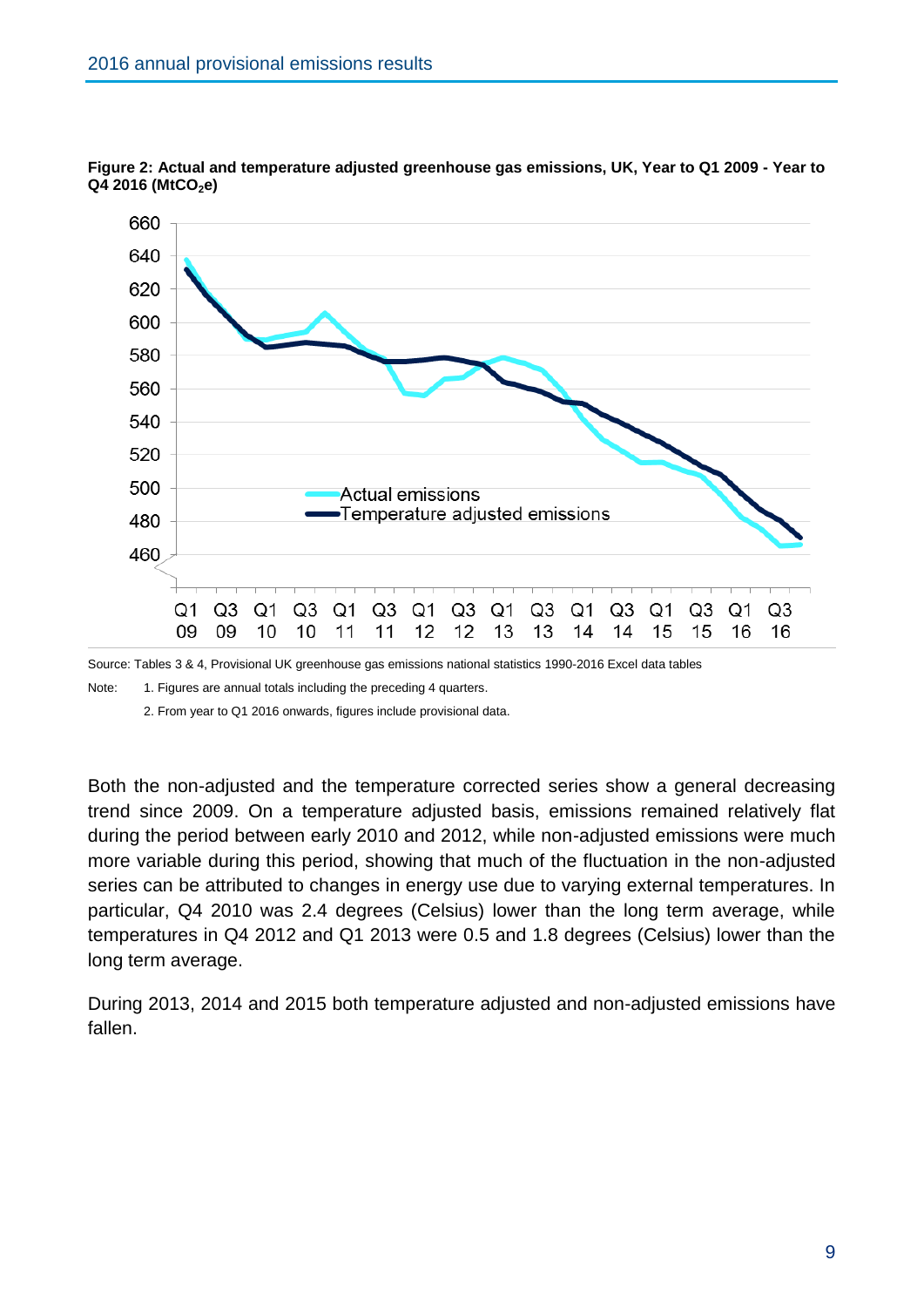# <span id="page-10-0"></span>Energy Supply

The energy supply sector was the largest contributor to the decrease in carbon dioxide emissions between 2015 and 2016. Carbon dioxide emissions from this sector were provisionally estimated to be 110.9 Mt in 2016, a decrease of 19 per cent (25.4 Mt) compared to 2015.

Since 2015 emissions from power stations have decreased by 24 per cent, largely due to changes to the fuel mix used at power stations for electricity generation. In particular there was a 59 per cent decrease in coal use for generation (as a result of reduced capacity and conversion of a unit at Drax to biomass) and an increase in use of gas. In 2016, carbon dioxide emissions from power stations, at 77.9 Mt, accounted for a fifth of all carbon dioxide emissions.

Looking at longer term trends, carbon dioxide emissions from the energy supply sector were estimated to be around 54 per cent lower in 2016 than they were in 1990. This decrease has resulted mainly from changes in the mix of fuels being used for electricity generation, including fuel switching from coal to gas and the growth of renewables, together with greater efficiency resulting from improvements in technology.

There has been an overall decline in the use of coal at power stations over the period (particularly during the 1990s), accompanied by an overall increase in the use of gas, which has a lower carbon content. Coal use in generation is estimated to have reduced by 85 per cent between 1990 and 2016.

Overall, emissions from electricity generation have decreased by 62 per cent since 1990, despite final consumption of electricity being provisionally estimated to be around 13 per cent higher in 2016 than in 1990 (although it peaked in 2005 and has decreased since then).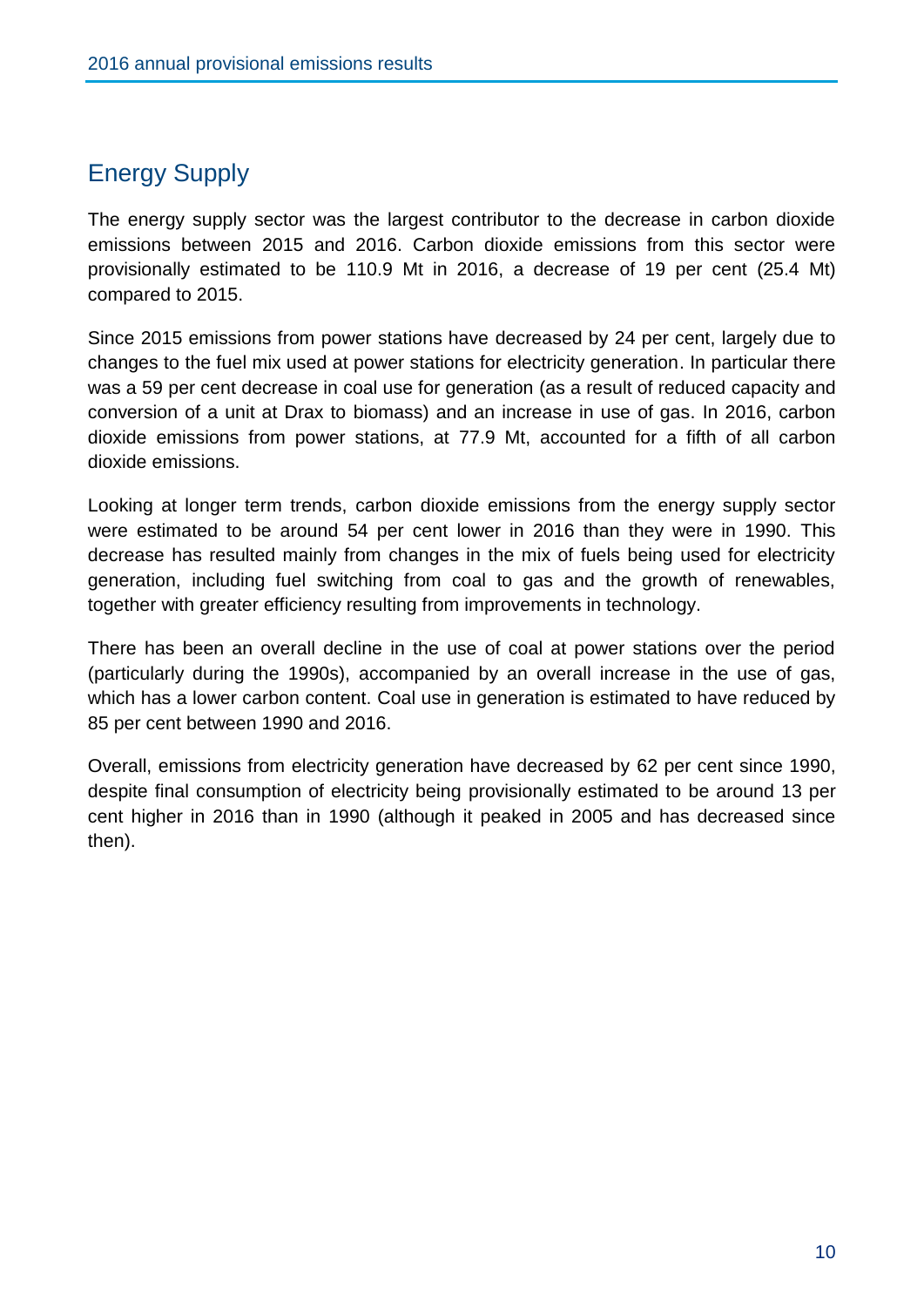

**Figure 3: Fuel mix for UK electricity generation, UK, 1990-2016, (Million tonnes of oil equivalent)**

Source: Table 5.1.1, Digest of UK Energy Statistics (DUKES) 1970-2015 and Table 5.1 Energy Trends: March 2017 Excel data tables Note: (p) 2016 estimates are provisional.



**Figure 4: Carbon dioxide emissions from electricity generation, UK, 1990-2016, (MtCO2)**

Source: Tables 1 & 2, Provisional UK greenhouse gas emissions national statistics 1990-2016 Excel data tables Note: (p) 2016 estimates are provisional.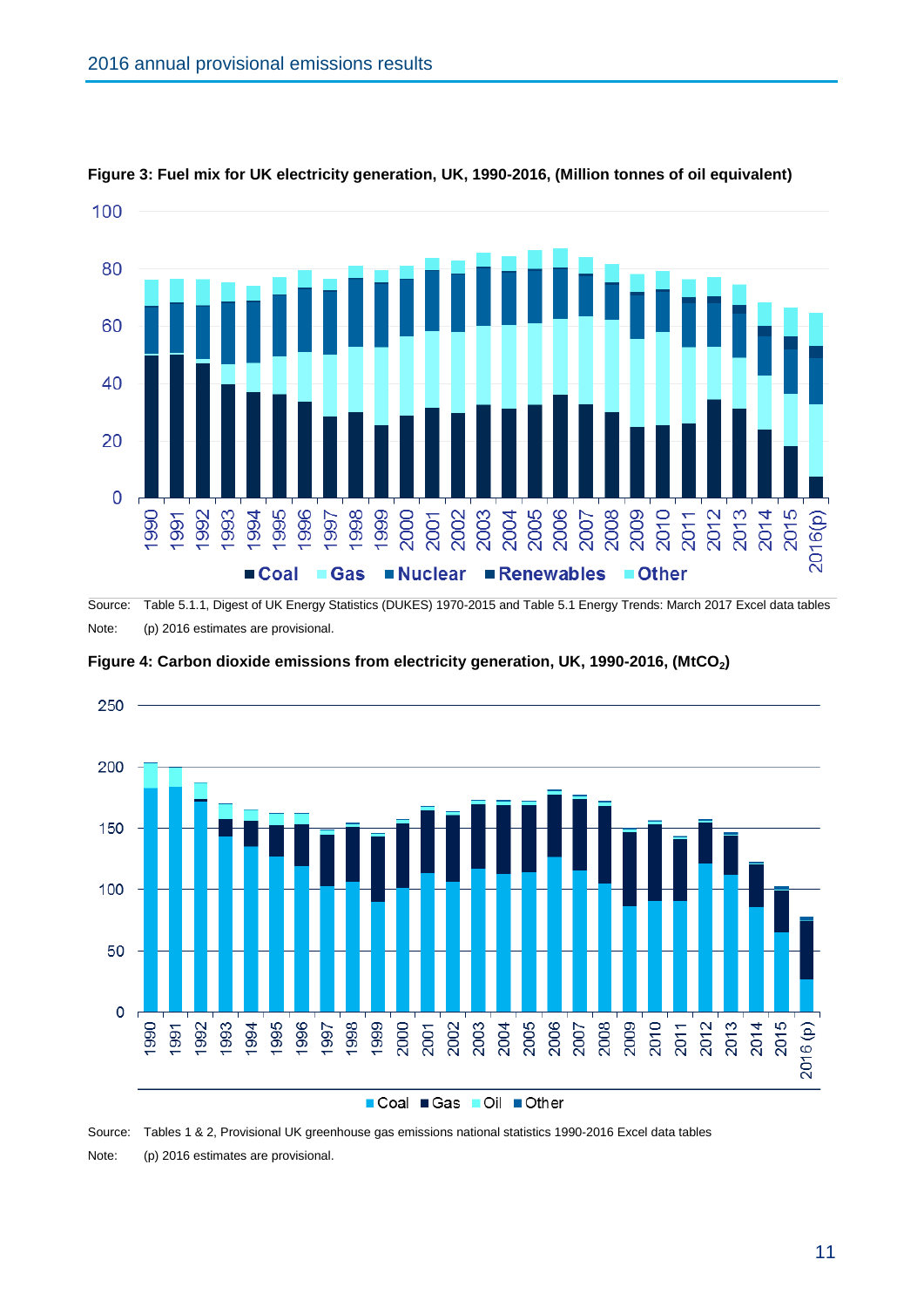

**Figure 5: Carbon dioxide emissions from power stations compared to carbon dioxide emissions from other sectors, UK, 1990-2016, (MtCO2)**

Source: Table 1, Provisional UK greenhouse gas emissions national statistics 1990-2016 Excel data tables Note: (p) 2016 estimates are provisional.

# <span id="page-12-0"></span>**Residential**

In 2016, the residential sector, with emissions of 66.3 Mt, accounted for 18 per cent of all carbon dioxide emissions. Between 2015 and 2016 there was a 4.5 per cent (2.8 Mt) increase in emissions from this sector. Whilst the average temperature for both years was similar the months of November and December were both over 3 degrees Celsius cooler on average when compared to the same months in 2015 which has contributed to an increase in the use of natural gas for space heating.

The main source of emissions from this sector is the use of natural gas for heating and cooking. Since 2004 there has been a general downward trend in emissions, although 2010 and 2012 were exceptions to this, due to the particularly cold weather experienced in 2010 and warm weather in 2011. In 2016, emissions from this sector were 15 per cent lower than in 1990.

It should be noted that emissions from this sector do not include those related to domestic electricity consumption, as these emissions are included in the energy supply sector.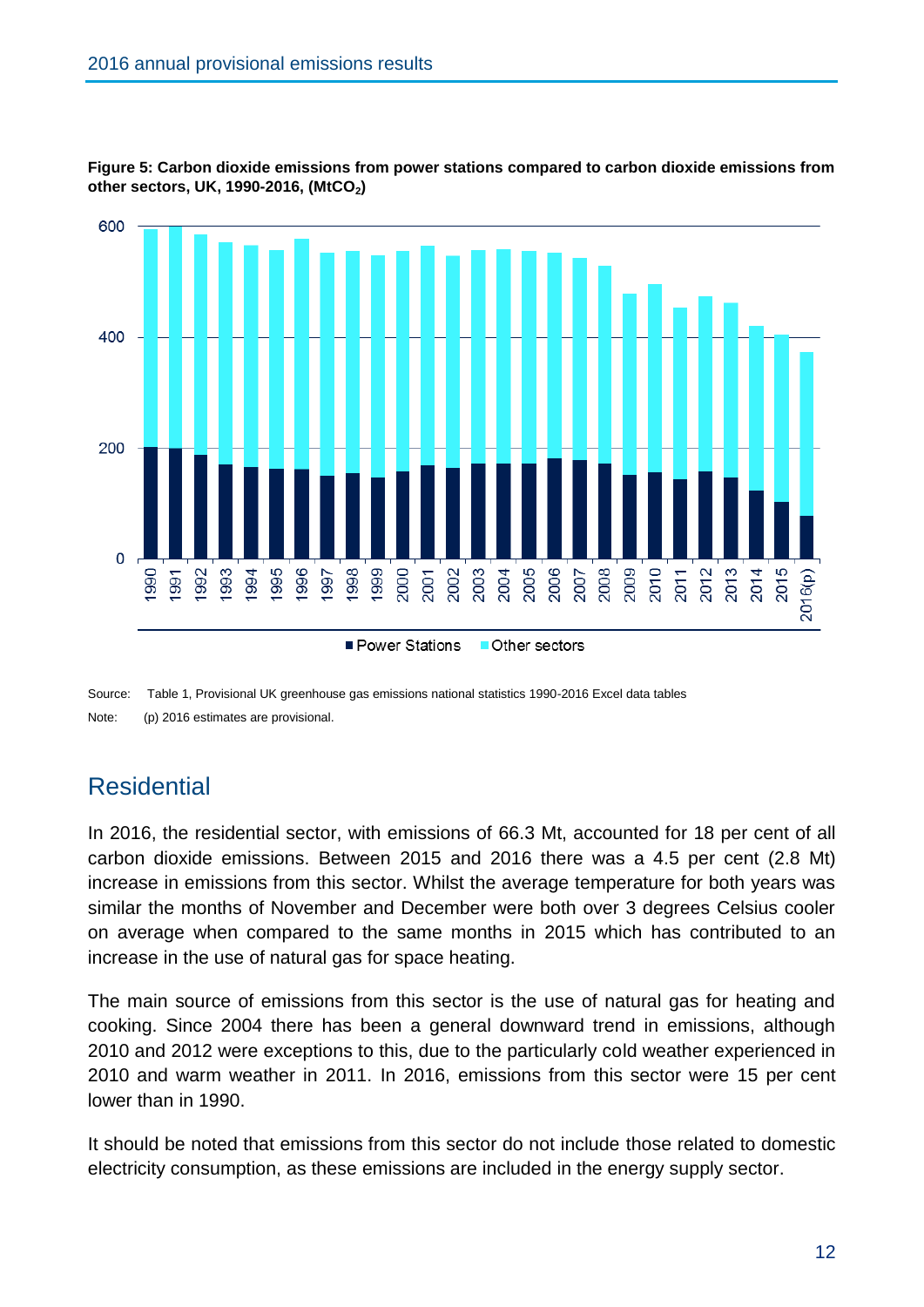# <span id="page-13-0"></span>**Transport**

In 2016, carbon dioxide emissions from the transport sector, at 119.8 Mt, accounted for 32 per cent of all carbon dioxide emissions. Between 2015 and 2016, transport emissions increased by 0.9 per cent (1.0 Mt). Provisional motor vehicle traffic estimates show that vehicle kilometres travelled increased in 2016<sup>1</sup> resulting in a higher use of fuel.

Emissions from this sector are similar to 1990 levels. Road transport is the most significant source of emissions in this sector, in particular passenger cars. Emissions from passenger cars have decreased since the early 2000s due to lower petrol consumption outweighing an increase in diesel consumption<sup>2</sup> and, more recently, improvements in fuel efficiency of both petrol and diesel cars<sup>3</sup>. However, this decrease has been partially offset by an increase in emissions from light goods vehicles.

It should be noted that these estimates do not include emissions from international aviation and shipping; domestic aviation and shipping, however, are included.

# <span id="page-13-1"></span>**Business**

Carbon dioxide emissions from the business sector, at 61.5 Mt, accounted for around 16 per cent of all carbon dioxide emissions in 2016. This was 10.3 per cent (7.1 Mt) lower than in 2015, largely due to a reduction the use of manufactured solid fuels following the closure of SSI steelworks at Redcar in September 2015.

There has been a 45 per cent decrease in business sector emissions since 1990. Most of this decrease came between 2001 and 2009, with a significant drop in 2009 likely driven by economic factors. The main driver of the overall decrease in emissions since 1990 is a reduction in emissions from industrial combustion (including iron and steel).

<https://www.gov.uk/government/statistics/provisional-road-traffic-estimates-great-britain-january-2016-to-december-2016><br><sup>2</sup> Treasport Statistics Creat Britain, Energy and anyiresment (TSCB03), Table TSCB0301 (EN)(0101) Det

<https://www.gov.uk/government/statistics/transport-statistics-great-britain-2016><br><sup>3</sup> Trensport Statistics Creat Britain, Epergy and environment (TSCB03), Table

Transport Statistics Great Britain, Energy and environment (TSGB03), Table TSGB0301 (ENV0103) Average new car fuel consumption: Great Britain 1997-2015

 $1$  Provisional Road Traffic estimates, Great Britain: January 2015 to December 2015

Transport Statistics Great Britain, Energy and environment (TSGB03), Table TSGB0301 (ENV0101) Petroleum consumption by transport mode and fuel type: United Kingdom, 2000-2015

<https://www.gov.uk/government/statistical-data-sets/tsgb03>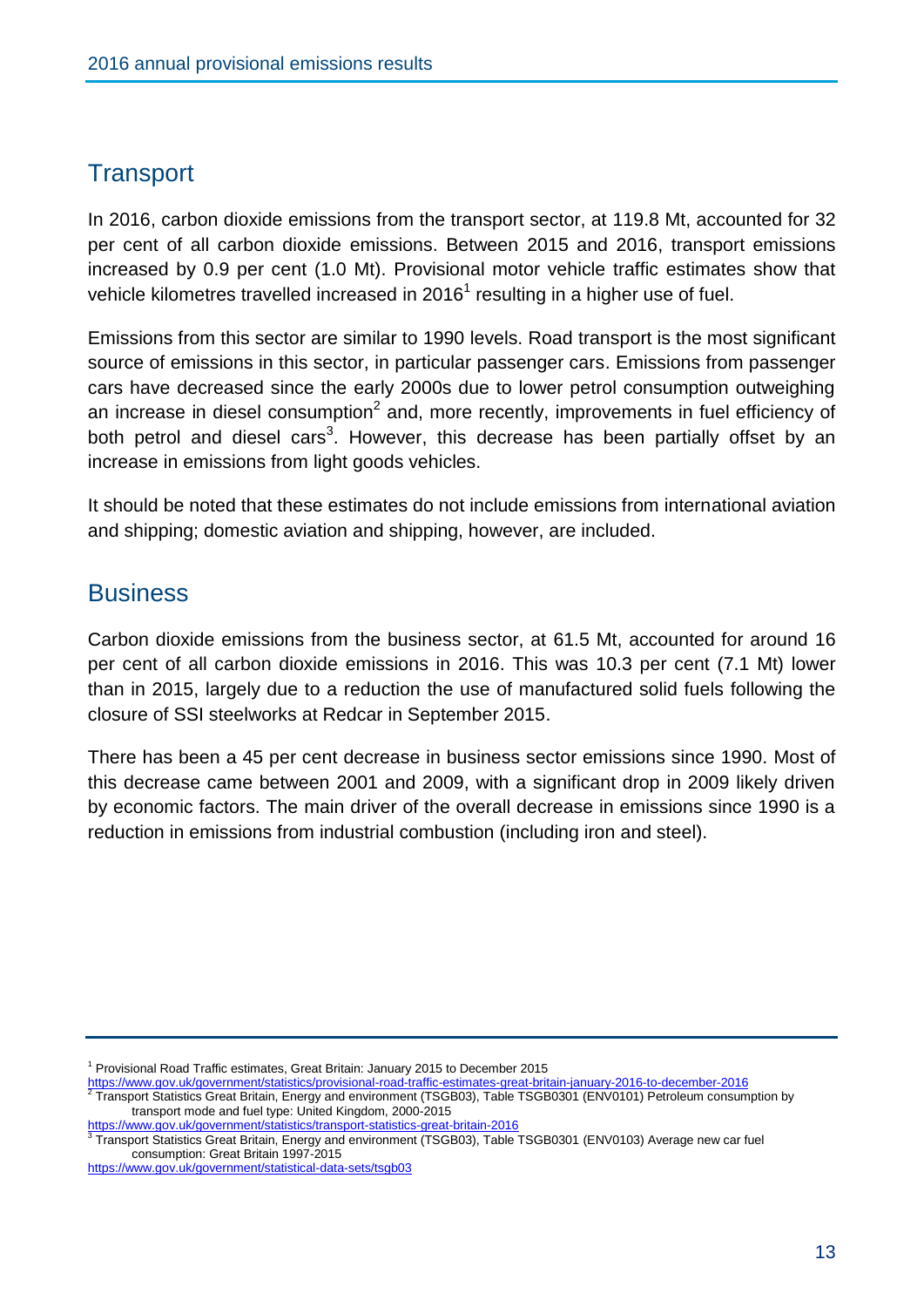#### <span id="page-14-0"></span>Industrial process

In 2016, carbon dioxide emissions from the industrial process sector were estimated to be 10.6 Mt, a decrease of 13.0 per cent (1.5 Mt) compared with 2015. Between 1990 and 2016, emissions from this sector are estimated to have decreased by around 46 per cent driven by a reduction in emissions from cement production due to lower manufacturing output from this sector.

### <span id="page-14-1"></span>Public sector

Carbon dioxide emissions from the public sector, at 8.5 Mt, were estimated to have increased by about 5.2 per cent (0.4 Mt) from 2015 emissions. This has been largely driven by an increase in the use of gas for space heating as a result of 2016 being a cooler year than 2015. Between 1990 and 2016, emissions from this sector are estimated to have decreased by around 37 per cent.

# <span id="page-14-2"></span>Agriculture; waste management; and land use, land use change and forestry

Updated emissions estimates for these sectors are not yet available for 2016, so for these statistics, emissions from these sectors are assumed to be the same as they were in  $2015<sup>4</sup>$ .

<sup>4</sup> Final UK greenhouse gas emissions national statistics

<https://www.gov.uk/government/collections/final-uk-greenhouse-gas-emissions-national-statistics>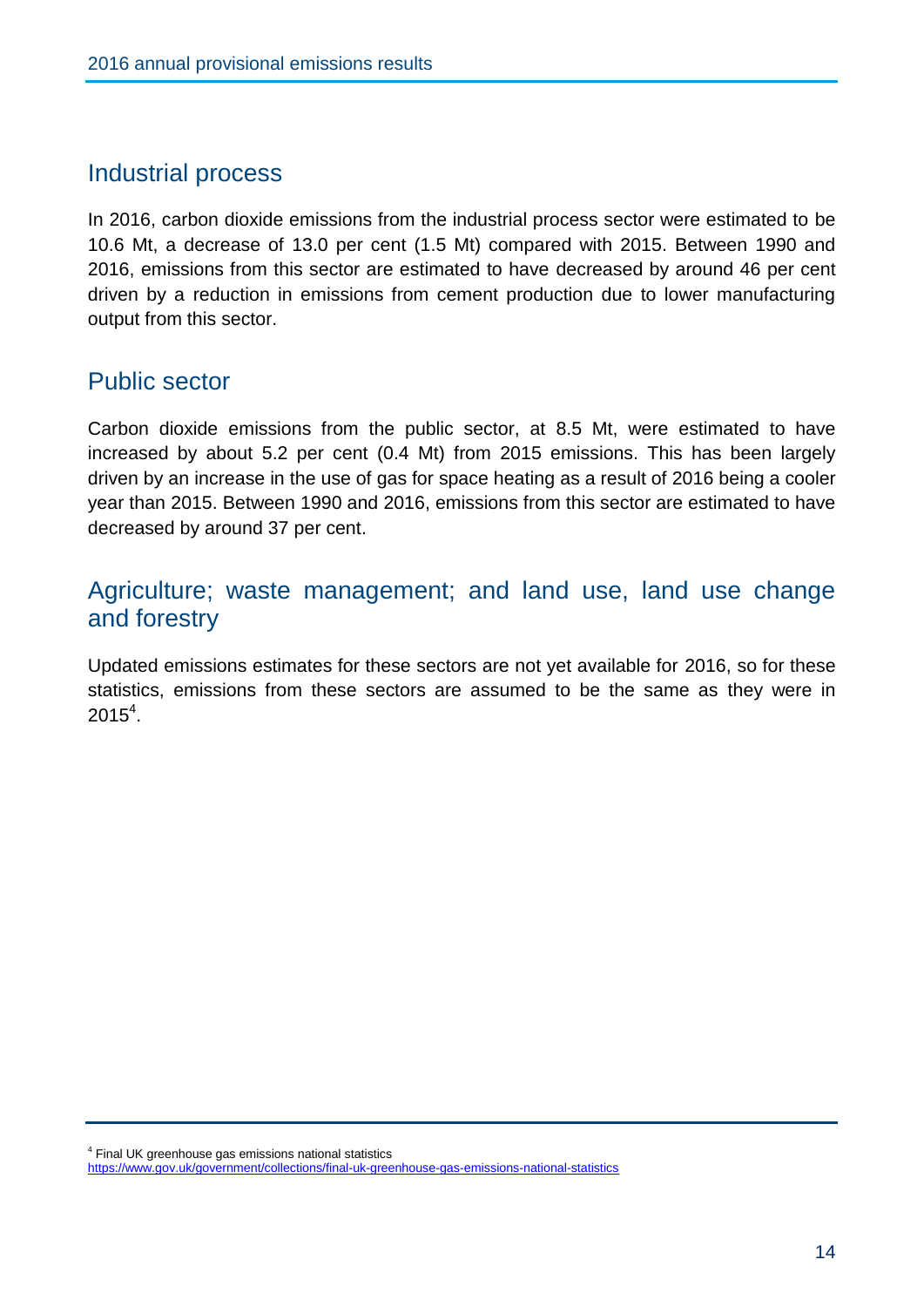# <span id="page-15-0"></span>Carbon dioxide emissions by fuel type

The amount of carbon dioxide released by the consumption of one unit of energy depends on the type of fuel consumed. For example, since coal has a higher carbon content than gas, more carbon dioxide emissions result from burning one unit of coal than from one unit of gas.

Emissions per unit of electricity supplied by major power producers from fossil fuels are estimated to have been around 440 tonnes of carbon dioxide per gigawatt hour (GWh) overall in 2016; within this, emissions from electricity generated from coal (880 tonnes of carbon dioxide per GWh electricity supplied) were over two times higher than for electricity supplied by gas (330 tonnes of carbon dioxide per GWh). For all sources of electricity (including nuclear, renewables and autogeneration), the average amount of carbon dioxide emitted in 2016 amounted to around 220 tonnes per GWh of electricity supplied.

In 2016, carbon dioxide emissions from the use of fossil fuels, including fuel used for generating electricity, were estimated at 365.9 Mt. This was 8 per cent lower than the 2015 figure of 395.6 Mt. The biggest change in emissions was from the use of coal, down 39.3 Mt (54 per cent) from 72.7 Mt in 2015 to 33.4 Mt in 2016. This largely resulted from a change in the fuel mix for electricity generation, with less use of coal (as a result of reduced capacity and conversion of a unit at Drax to biomass) and increased use of gas.

Over the period 1990 to 2016, carbon dioxide emissions from fossil fuels decreased by 36 per cent. Over the same period, overall primary consumption of fossil fuels has dropped by around 20 per cent. The relatively higher decrease in emissions can be attributed to an increase in the use of gas accompanied by a decrease in the use of coal and other solid fuels; carbon dioxide emissions from gas as a proportion of all carbon dioxide emissions from fossil fuels has increased from 24 per cent in 1990 to 48 per cent in 2016, whilst emissions from coal as a proportion of all fossil fuel carbon dioxide emissions has decreased from 37 per cent to 9 per cent over the same period. The proportion of carbon dioxide emissions from oil has remained relatively stable over the period at around a third of emissions.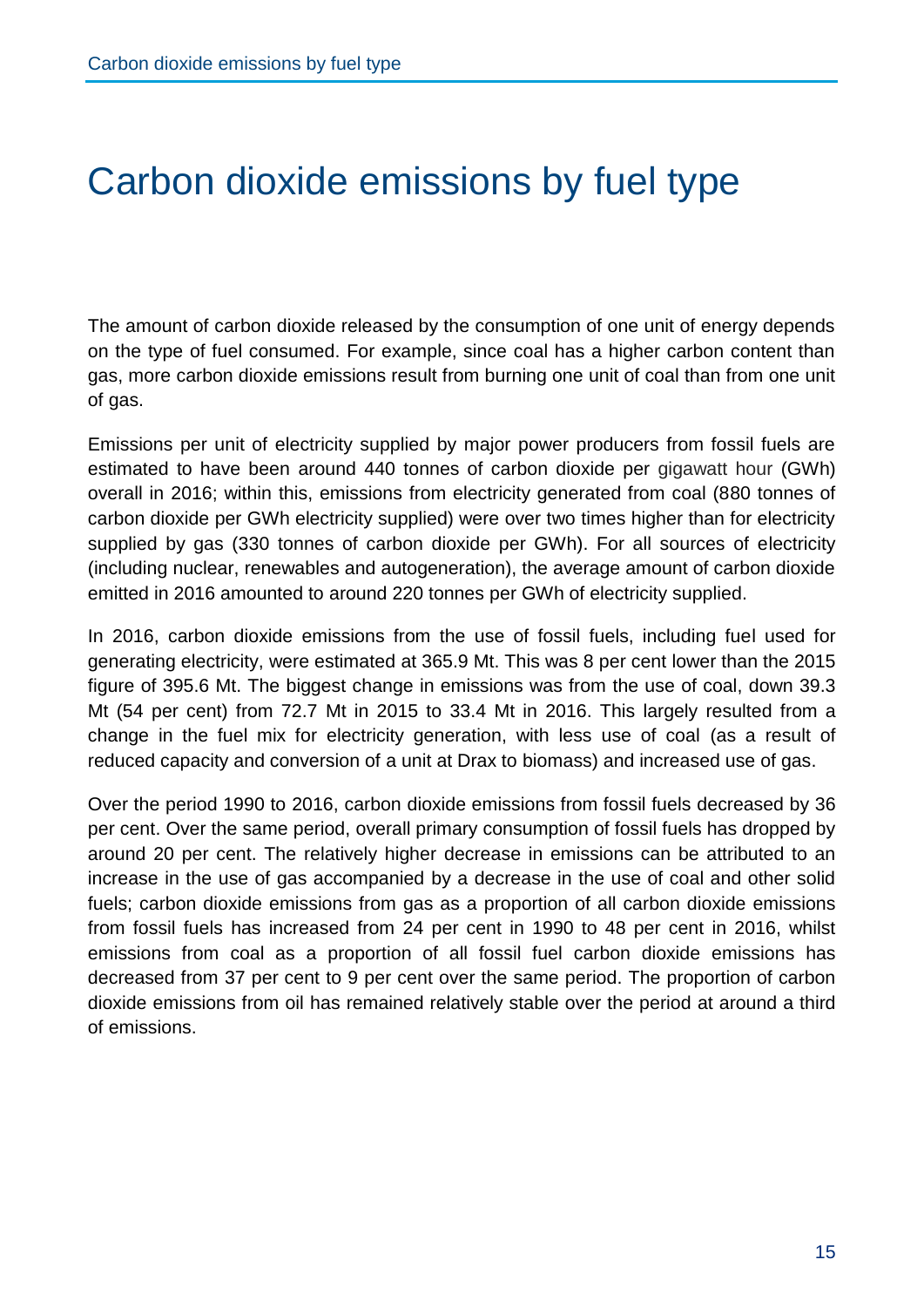#### **Table 2: UK Carbon dioxide emissions by fuel** UK, 1990-2016

|                   |       |       |       |       |       |       | MtCO <sub>2</sub> e |
|-------------------|-------|-------|-------|-------|-------|-------|---------------------|
|                   | 1990  | 1995  | 2000  | 2005  | 2010  | 2015  | 2016(p)             |
| Gas               | 145.9 | 188.5 | 241.5 | 235.4 | 228.4 | 171.8 | 181.4               |
| Oil               | 191.6 | 179.6 | 168.1 | 170.2 | 150.7 | 143.8 | 144.6               |
| Coal              | 219.2 | 152.0 | 117.0 | 124.9 | 100.9 | 72.7  | 33.4                |
| Other solid fuels | 14.1  | 13.3  | 11.5  | 10.1  | 8.9   | 7.3   | 6.5                 |
| Non-fuel          | 24.9  | 24.0  | 17.6  | 14.6  | 7.8   | 8.2   | 8.2                 |
| <b>Total</b>      | 595.7 | 557.5 | 555.7 | 555.2 | 496.7 | 403.8 | 374.1               |

Source: Table 2, Provisional UK greenhouse gas emissions national statistics 1990-2016 Excel data tables

Note: (p) 2016 estimates are provisional.



#### **Figure 6: Carbon dioxide emissions by fossil fuels, UK, 1990-2016, (MtCO2)**

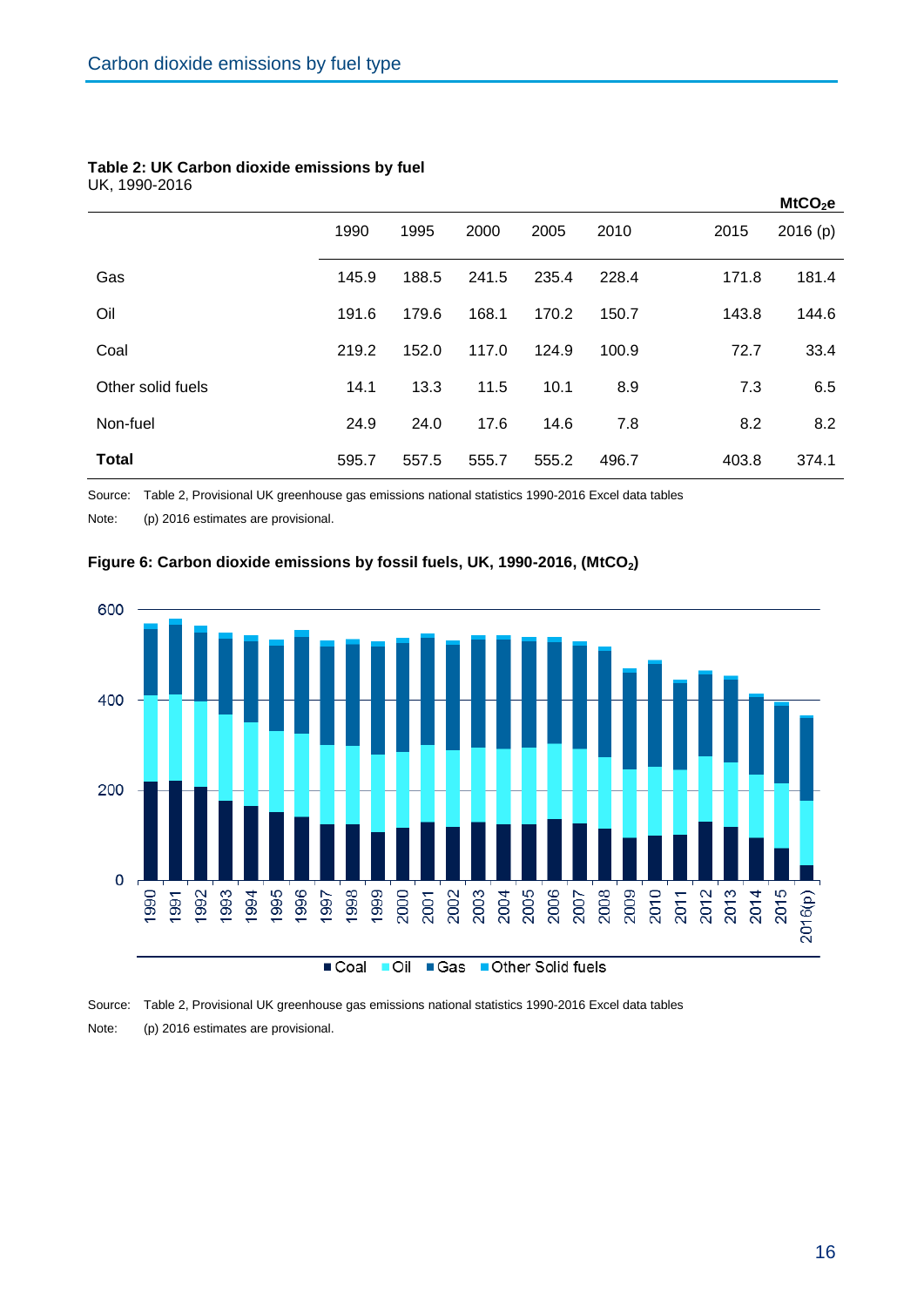# <span id="page-17-0"></span>2016 temperature adjusted provisional emissions results by sector

A temperature adjustment has been applied to the quarterly  $CO<sub>2</sub>$  emissions, in order to estimate what the overall trend of emissions would have been without the impact of external temperatures. Table 3 compares temperature adjusted and unadjusted quarterly  $CO<sub>2</sub>$  emissions by sector.

#### **Table 3: Actual and temperature adjusted Carbon dioxide emissions by sector**

UK, Year to Q4 2016

|                       |                          |                                            |                                           | $n\omega$                   |
|-----------------------|--------------------------|--------------------------------------------|-------------------------------------------|-----------------------------|
|                       | Total $CO2$<br>emissions | Temperature<br>adjusted $CO2$<br>emissions | <b>Difference</b><br>(MtCO <sub>2</sub> ) | <b>Difference</b><br>$(\%)$ |
| Energy supply         | 110.9                    | 112.2                                      | 1.2                                       | 1.1%                        |
| <b>Business</b>       | 61.5                     | 62.1                                       | 0.6                                       | 1.0%                        |
| Transport             | 119.8                    | 119.8                                      | 0.0                                       | 0.0%                        |
| Public                | 8.5                      | 8.7                                        | 0.2                                       | 2.0%                        |
| Residential           | 66.3                     | 68.4                                       | 2.1                                       | 3.2%                        |
| Other                 | 7.1                      | 7.1                                        | 0.0                                       | 0.0%                        |
| Total CO <sub>2</sub> | 374.1                    | 378.2                                      | 4.1                                       | 1.1%                        |

Source: Tables 3 & 4, Provisional UK greenhouse gas emissions national statistics 1990-2016 Excel data tables

Note: 1. Figures for "Total CO<sub>2</sub>" and "Difference" may be different to the sum of those presented in the table due to rounding.

The sectors most influenced by temperature are residential and energy supply. With respect to the residential sector in particular, if temperatures increase there is a decrease in demand for space heating, resulting in a decrease in emissions. The reverse is true if temperatures decrease.

Figures 7 and 8 below show the trend for these two sectors. Temperature adjusted emissions from the energy supply sector show a similar trend to non-adjusted emissions.

**MtCO<sup>2</sup>**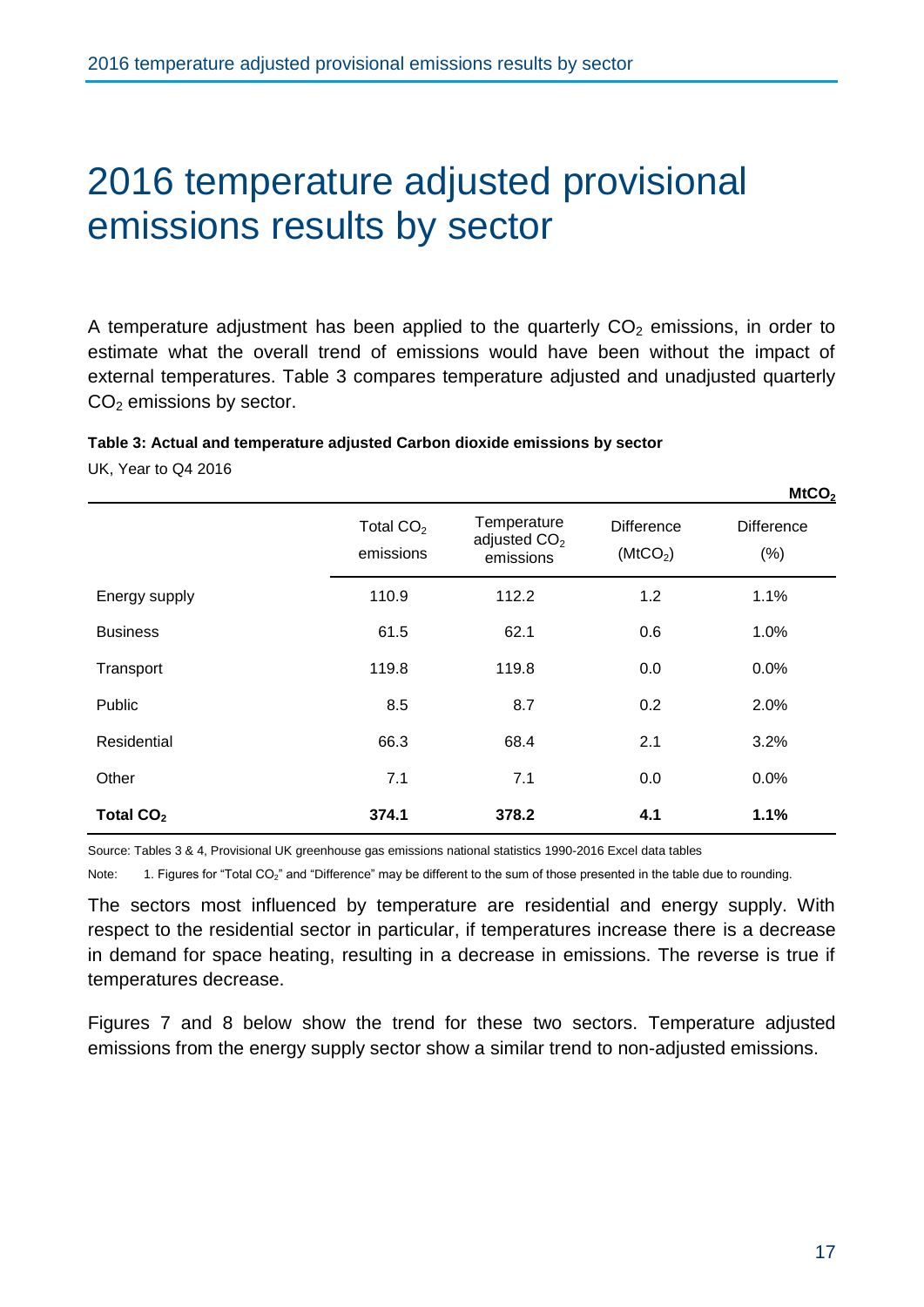

**Figure 7: Actual and temperature adjusted energy supply CO<sup>2</sup> emissions, UK, Year to Q1 2009 - Year to Q4 2016 (MtCO2)**

In the residential sector, the difference between actual and temperature adjusted emissions is much more noticeable than in other sectors, reflecting the fact that this is the sector in which energy consumption and emissions are most sensitive to external temperatures. On a temperature adjusted basis, residential emissions have remained relatively flat since 2009, while the trend for non-adjusted emissions is much more variable over the same time period. Temperature adjusted emissions in the residential sector have decreased by around 6 per cent compared to the year to Q1 2009, while non-adjusted emissions have decreased by around 18 per cent over the same period.





Source: Tables 3 & 4, Provisional UK greenhouse gas emissions national statistics 1990-2016 Excel data tables

Source: Tables 3 & 4, Provisional UK greenhouse gas emissions national statistics 1990-2016 Excel data tables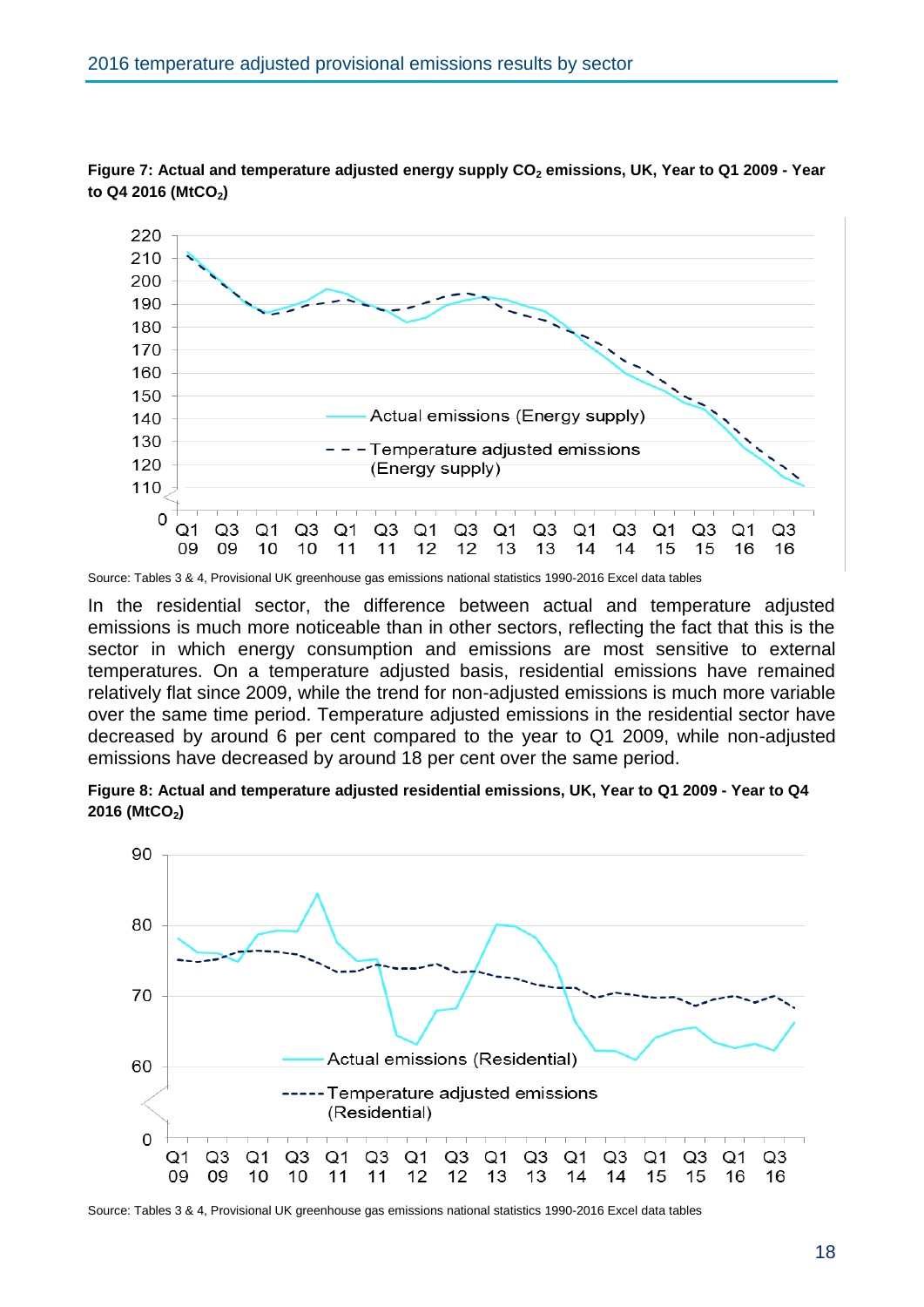# <span id="page-19-0"></span>Additional Information

# <span id="page-19-1"></span>Coverage of emissions reporting

The basket of greenhouse gases covered by these statistics is based on that covered by the Kyoto Protocol, and consists of seven gases: carbon dioxide, methane, nitrous oxide, hydrofluorocarbons, perfluorocarbons, sulphur hexafluoride and nitrogen trifluoride. The last four gases are collectively referred to as fluorinated gases or F gases. In accordance with international reporting and carbon trading protocols, each of these gases is weighted by its global warming potential (GWP), so that total greenhouse gas emissions can be reported on a consistent basis. The GWP for each gas is defined as its warming influence relative to that of carbon dioxide. Greenhouse gas emissions are then presented in *carbon dioxide equivalent* units.

Carbon dioxide (CO<sub>2</sub>) is reported in terms of *net* emissions, which means total emissions from burning fuel minus total removals of carbon dioxide from the atmosphere by *carbon sinks*. Carbon sinks are incorporated within the land use, land use change and forestry (LULUCF) sector, which covers afforestation, reforestation, deforestation and forest management. They are defined by the United Nations Framework Convention on Climate Change (UNFCCC) as "any process, activity or mechanism which removes a greenhouse gas, an aerosol or a precursor of a greenhouse gas from the atmosphere".

Unless otherwise stated, any figures included in this release represent emissions from within the UK and excludes its Crown Dependencies (Jersey, Guernsey, and the Isle of Man) and overseas territories. Figures are expressed in millions of tonnes of carbon dioxide equivalent (MtCO<sub>2</sub>e).

### <span id="page-19-2"></span>Basis of the provisional emissions estimates

The estimates of carbon dioxide emissions have been produced based on provisional inland energy consumption statistics which are published in DECC's quarterly **Energy** [Trends](https://www.gov.uk/government/organisations/department-of-energy-climate-change/series/energy-trends) publication.

Carbon dioxide accounts for the majority of UK greenhouse gas emissions (82 per cent in 2015). However, in order to give an indication of what the latest provisional carbon dioxide emissions estimates imply for the total, we need to also produce an estimate of emissions of the remaining non-CO<sub>2</sub> gases. Estimates of non-CO<sub>2</sub> gases are based on a simple approach which assumes that emissions of non- $CO<sub>2</sub>$  gases in 2016 will be the same as emissions in 2015, and that these emissions will be spread evenly over the year.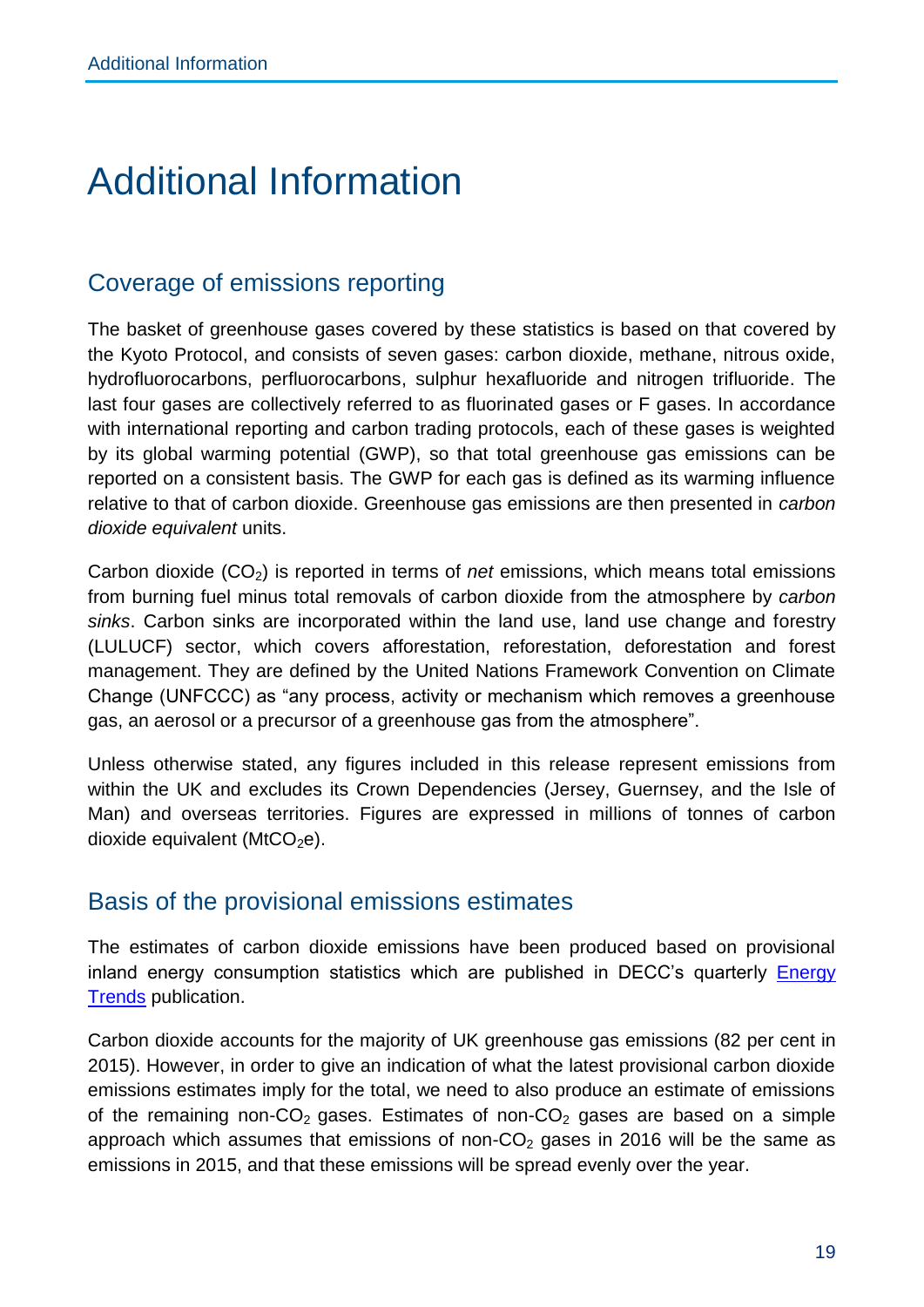# <span id="page-20-0"></span>Quarterly totals

In order to remove the seasonality in the data so that a trend in emissions over time can be observed, quarterly emissions are reported as annual totals, covering the stated quarter plus the preceding three quarters. When data becomes available for each new quarter, the estimates for the latest quarter are added to the total, while at the same time the estimates for the same quarter from the previous year are removed from the series. This procedure serves to smooth out short-term fluctuations and highlights long term trends, and can be used to show the underlying trend each quarter. Emissions estimates for each individual quarter are reported in the data tables accompanying this publication.

# <span id="page-20-1"></span>Temperature adjustment

Carbon dioxide emissions are indirectly influenced by external temperatures. During the winter months, emissions are generally higher than in summer months, due to higher demand for fuel for space heating. During a particularly cold winter for example, it is likely that more fuel will be burnt for domestic or commercial use than during an average winter, and therefore emissions will be higher due to the additional fuel consumption.

Temperature adjusted quarterly emissions estimates therefore remove the effect of external temperatures. In a particularly cold winter quarter, for example, this will result in temperature adjusted emissions being lower than actual emissions, reflecting the lower fuel consumption which would have occurred if temperatures had been at average levels (based on the 30 year period 1981-2010). The temperature adjustment to emissions has been applied for the months from September to April inclusive; in any given calendar year, it will therefore be applied in the period from January to April, and then again from September to December. Temperature adjustment is determined by the average number of heating degree days in each quarter. This information can be found in **Energy Trends**.

Further details of how quarterly emissions have been estimated and of the methodology underlying the temperature adjusted estimates can be found alongside this statistical release in a separate [methodology summary.](https://www.gov.uk/government/uploads/system/uploads/attachment_data/file/361727/UK_Greenhouse_Gas_Quarterly_Emissions_Methodology.pdf)

### <span id="page-20-2"></span>Revisions to the quarterly provisional emissions estimates

It should be noted that the quarterly emissions time series may be revised annually reflect any revisions made to either the underlying energy data or to the UK greenhouse gas inventory. Emissions from 2009-2015 are consistent with final UK greenhouse gas emissions statistics from 1990-2015. Emissions estimates for 2016 are provisional and are based on UK energy statistics. More information on the timing of revisions to the underlying data can be found in the [methodology summary.](https://www.gov.uk/government/uploads/system/uploads/attachment_data/file/48588/5088-uk-greenhouse-gas-quarterly-emissions-estimates-m.pdf)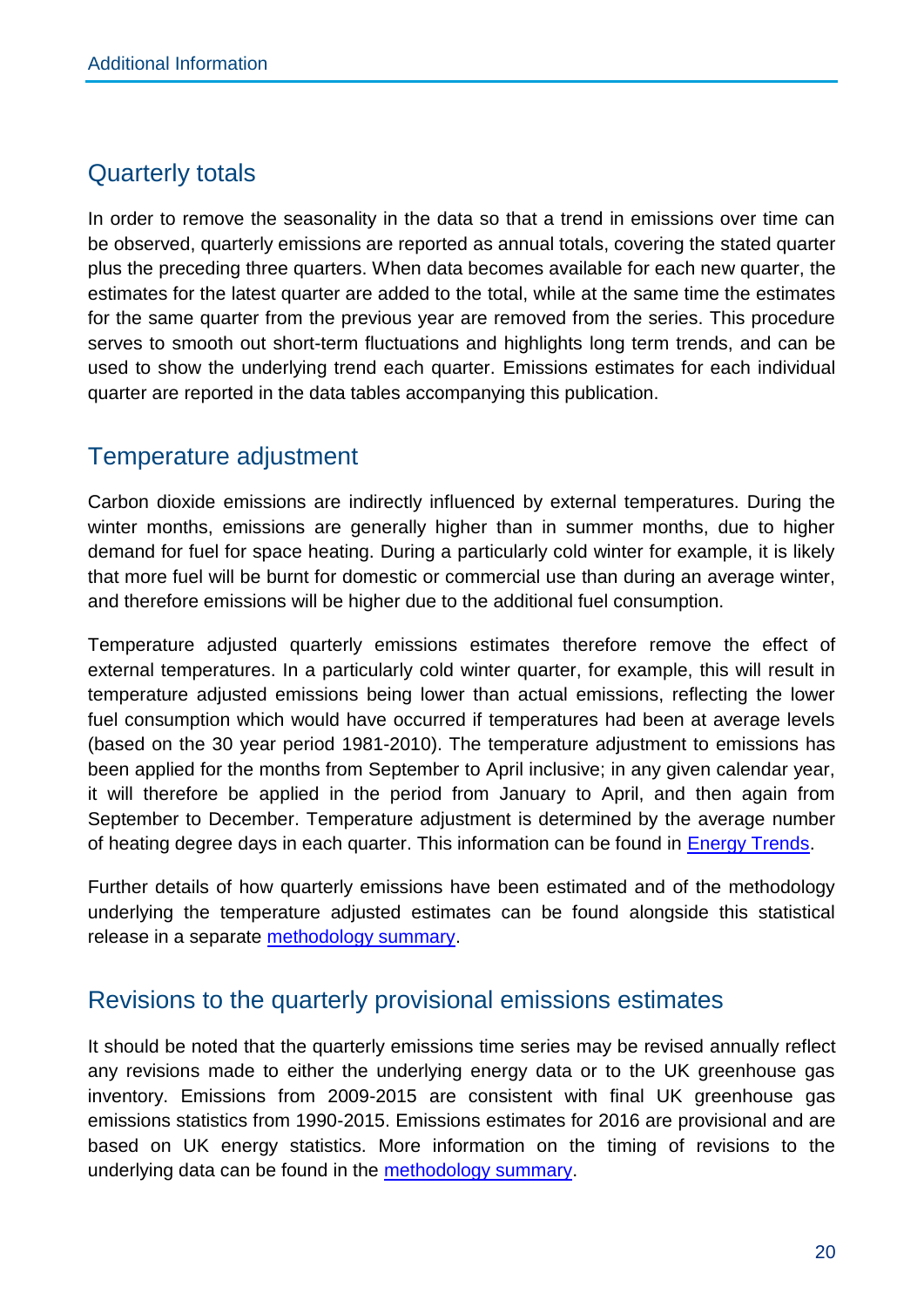### <span id="page-21-0"></span>Future updates to emissions estimates

Final estimates of UK greenhouse gas emissions for 2016 will be published as National Statistics on 6<sup>th</sup> February 2018. These estimates will be based on the UK's Greenhouse Gas Inventory for 2016.

Provisional estimates help us to understand the latest trend in emissions, and will provide an early indication of this trend ahead of the final annual figures being available from our greenhouse gas emissions inventory. We recommend that users look at this trend rather than any absolute figures.

It is important to note that these figures are based on provisional energy data and are subject to change. The sectoral breakdown is given mainly for information, and is included in the publication for completeness, but sectoral estimates are more uncertain than the total.

# <span id="page-21-1"></span>Further information

Further information on UK greenhouse gas emissions statistics, including Excel tables with additional data on UK emissions, can be found on the Gov.uk website at:

<https://www.gov.uk/government/collections/uk-greenhouse-gas-emissions-statistics>

The latest UK energy statistics, including revisions to earlier years' data, can be found in the [Energy Trends](https://www.gov.uk/government/collections/energy-trends) quarterly bulletin produced by BEIS. Any enquiries about the Energy Trends report should be sent to energy efficiency.stats@beis.gov.uk.

# <span id="page-21-2"></span>Background notes

- 1. A full set of data tables can be accessed via the **Final UK greenhouse gas emissions** [national statistics](https://www.gov.uk/government/collections/final-uk-greenhouse-gas-emissions-national-statistics) pages of the Gov.uk website.
- 2. The [background quality report](https://www.gov.uk/government/uploads/system/uploads/attachment_data/file/433591/GHG_emissions_background_quality_report_.pdf) provides a summary of quality issues relating to statistics on UK greenhouse gas (GHG) emissions.
- 3. The latest UK energy statistics, including revisions to earlier years' data, can be found in the [2016 Digest of UK Energy Statistics.](https://www.gov.uk/government/organisations/department-of-energy-climate-change/series/digest-of-uk-energy-statistics-dukes)
- 4. Detailed UK temperature data can be found on both the [Met Office website](http://www.metoffice.gov.uk/) and the Weather [Statistics section of the Gov.uk website.](https://www.gov.uk/government/collections/weather-statistics)
- 5. When emissions are measured on this basis, UK emissions account for less than 2 per cent of the global total, based on a range of estimates produced by the UN, the IEA, the World Resources Institute and the EIA, amongst others.